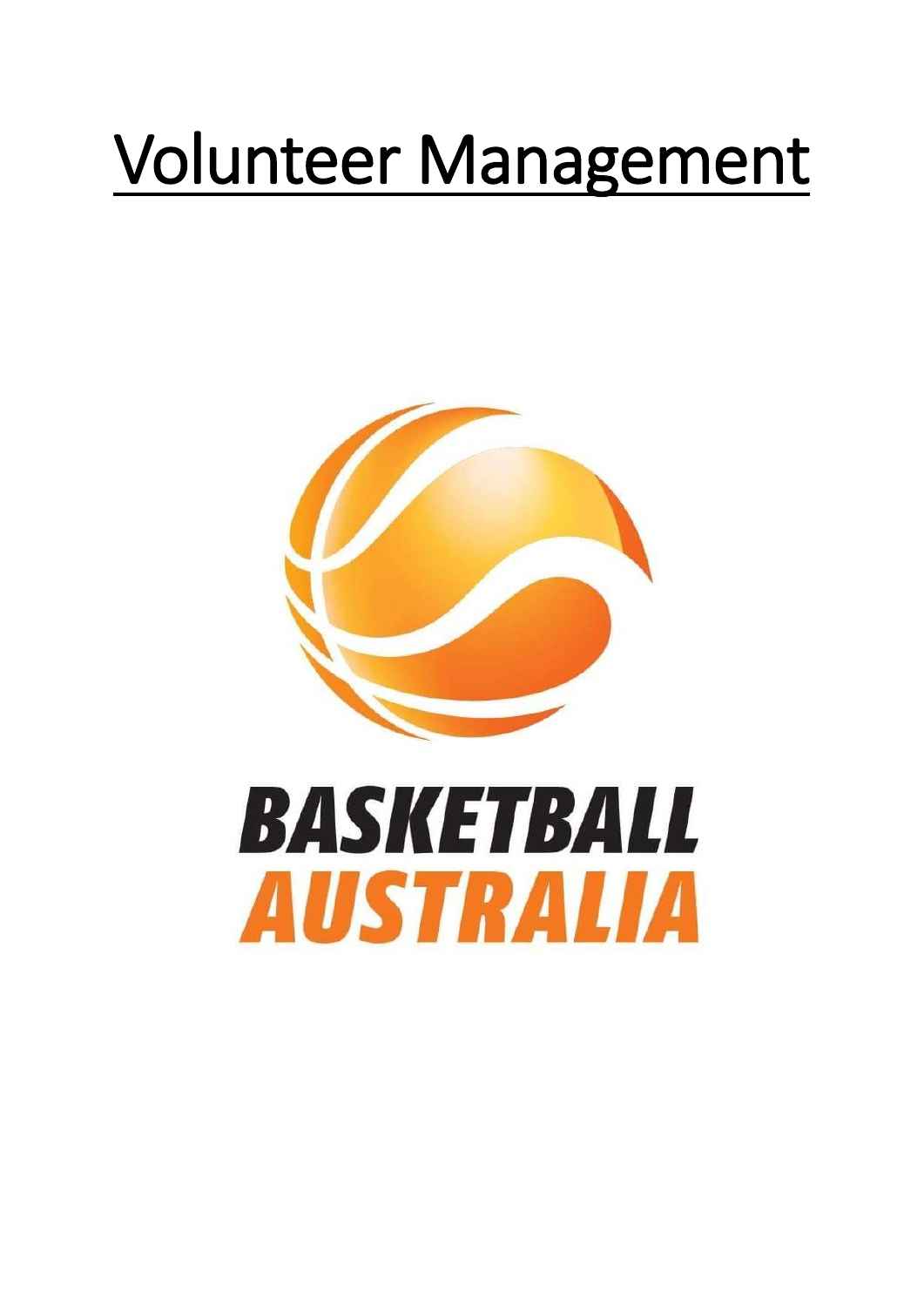# Contents

| Are all your position descriptions completed so people know what they are volunteering for and |  |
|------------------------------------------------------------------------------------------------|--|
|                                                                                                |  |
|                                                                                                |  |
|                                                                                                |  |
|                                                                                                |  |
|                                                                                                |  |
|                                                                                                |  |
|                                                                                                |  |
|                                                                                                |  |
|                                                                                                |  |
|                                                                                                |  |
|                                                                                                |  |
|                                                                                                |  |
|                                                                                                |  |
|                                                                                                |  |
|                                                                                                |  |
|                                                                                                |  |
|                                                                                                |  |
|                                                                                                |  |
|                                                                                                |  |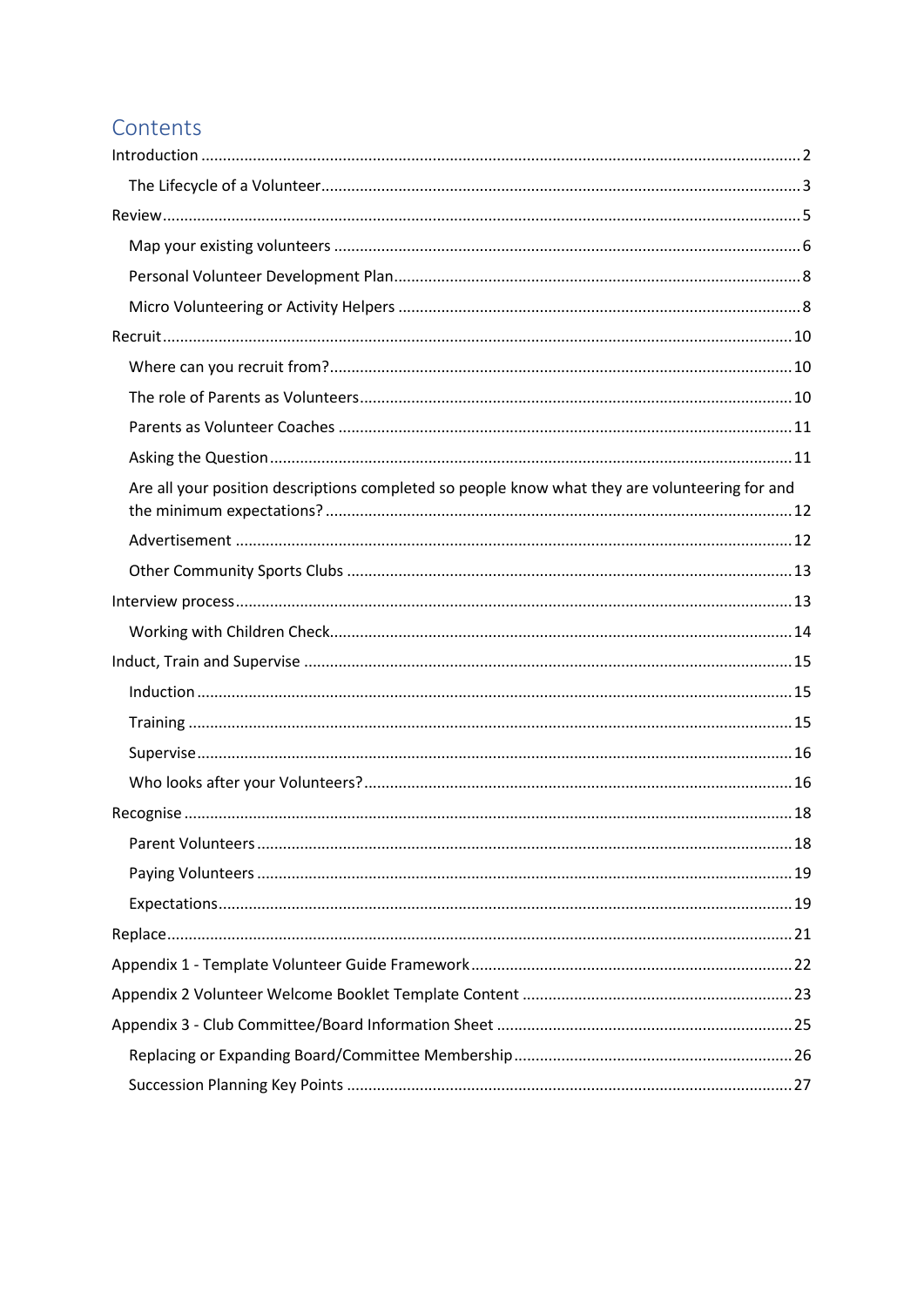# <span id="page-2-0"></span>Introduction

Volunteers are critical to the operations both immediately and in the long term of all Basketball Clubs and Organisations. The effects of the recent Pandemic will have a significant effect on clubs and associations volunteer numbers but unsurprisingly they are now more important than ever. It is estimated the reduction in volunteering post COVID is 12.2 million hours a week across Australia. Growth in volunteering in sport + recreation must be grounded in asking prospective volunteers why, how and how often they'd like to help - not simply listing the jobs to be done.

#### *Volunteering Australia*

*'Sporting volunteers bring an incredible amount of compassion, selflessness and value to the communities, teams and clubs which they support,' 'Without their tireless efforts, which many Australians rely upon, our mental, physical and social wellbeing would be greatly impacted.'*

#### *Clearing House for Sport*

*"The estimated value of sport volunteers in terms of the labour they provide is 4 billion per year"*

*Sport Australia's vision for the future of Sport Volunteering*

*"People from all walks of life see and realise opportunities to contribute to individual, club and community goals in a way that suits them.*

Not all volunteers are basketball experts, in fact some of the best volunteers at clubs learn on the job.

The type of volunteering ranges from club administration, coaching, team management, event organising and fundraising. Many volunteers in Basketball are parents or guardians of current or former young players. Others are simply passionate about the game and dedicated to the development of youth in sport.

People gain different rewards from volunteering in sport, here are some of the most common;

- Increased confidence
- Meeting new people and making new friends
- Improved organisational skills
- Boosting your CV
- Giving something back
- Doing something different to the day job
- Improved career options and opportunities
- Opportunity to gain experience in a number of different roles
- Development of transferable skills and knowledge
- Taking on new challenges in a safe environment and the opportunity to move outside your comfort zone
- Being active and improving your health and wellbeing
- Having fun!

Its most important that the role of the volunteer fits with how much they can commit, what they want to achieve and what they need to be successful. Sometimes a person might be best utilized working in a team or having a mentor or supervisor initially to provide them with support and guidance. There should be volunteering roles to suit all levels and ranges of expertise within your organization. While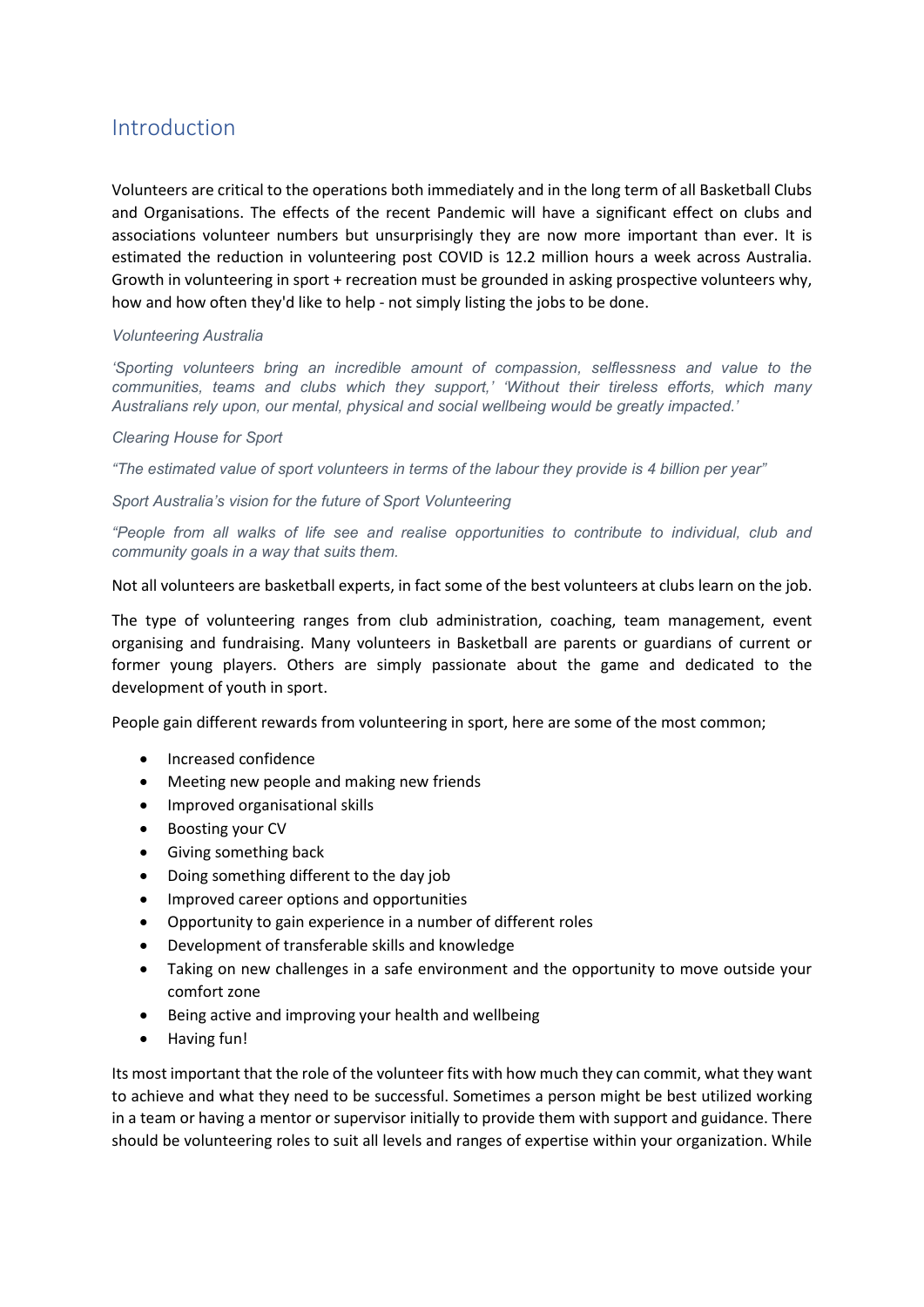some specific roles require technical skills, the majority should simply require interest and commitment.

If you have a volunteer currently that is looking to stop or change roles, don't lose them totally, perhaps they could be used in a different way. Could they mentor new volunteers or take a leadership position in a different area given their experience?

## <span id="page-3-0"></span>The Lifecycle of a Volunteer

You might be reading this thinking we are all sorted for volunteers, all of last years are coming back and we have a couple of new parent's keen to put their hands up. If so that's fantastic but what about in 3 years' time when all your current volunteers, feel they have served their time, or their children have moved out the program into senior teams? Do you have the right procedures in place to still be as confident then? Clubs and associations should always be thinking Recruit and retain. These should happen in partnership and continuously.

*This is the generally recognized Volunteer lifecycle and all its stages.*



*Source – Volunteering Victoria*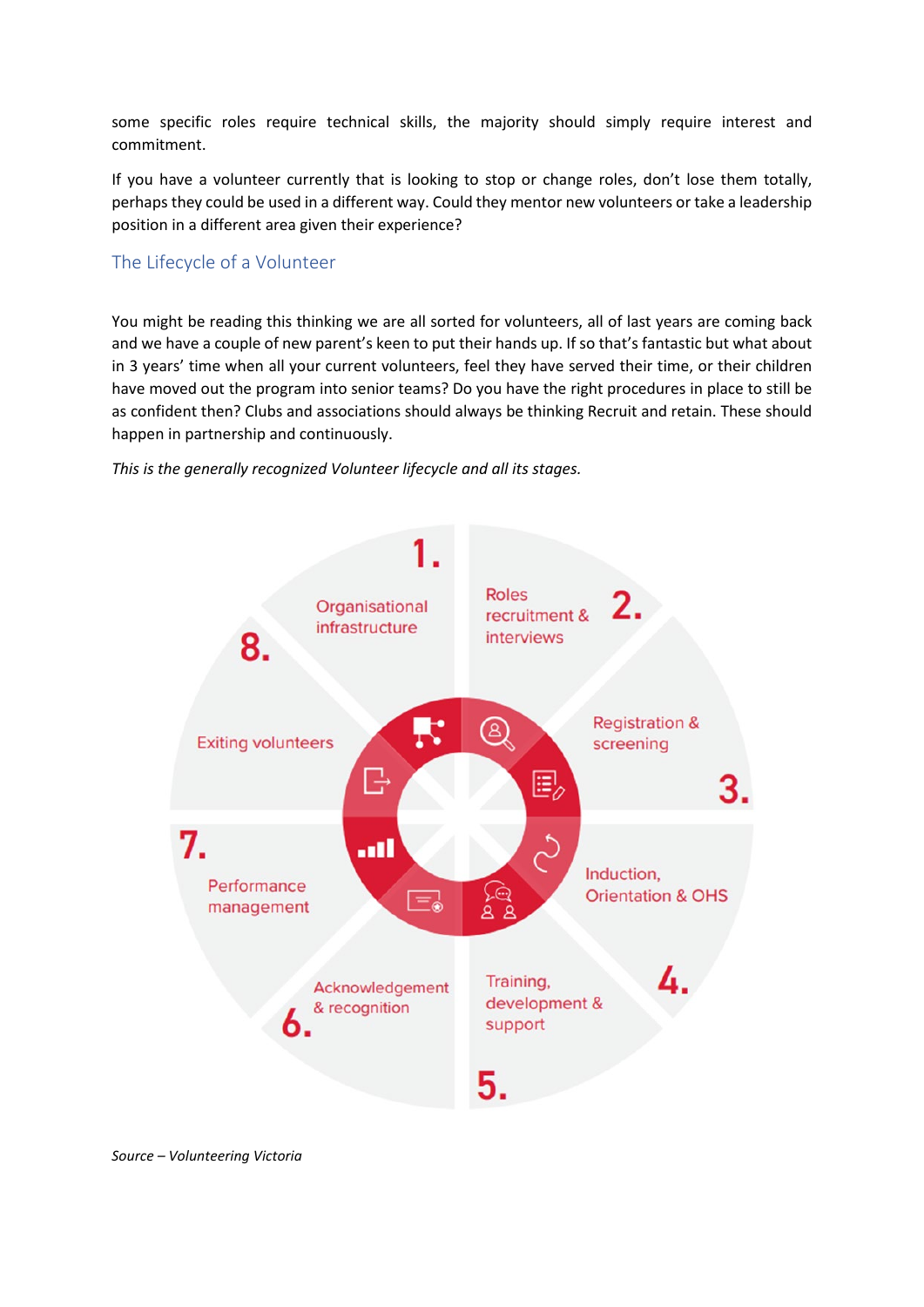Basketball Australia are going to break this down into 7 key areas specific to the sport and aim to provide you with some resources to help you ensure your club has a healthy and enthusiastic band of volunteers in various roles for many years to come.

- 1. Review
- 2. Recruit
- 3. Induct
- 4. Train
- 5. Supervise
- 6. Recognise
- 7. Replace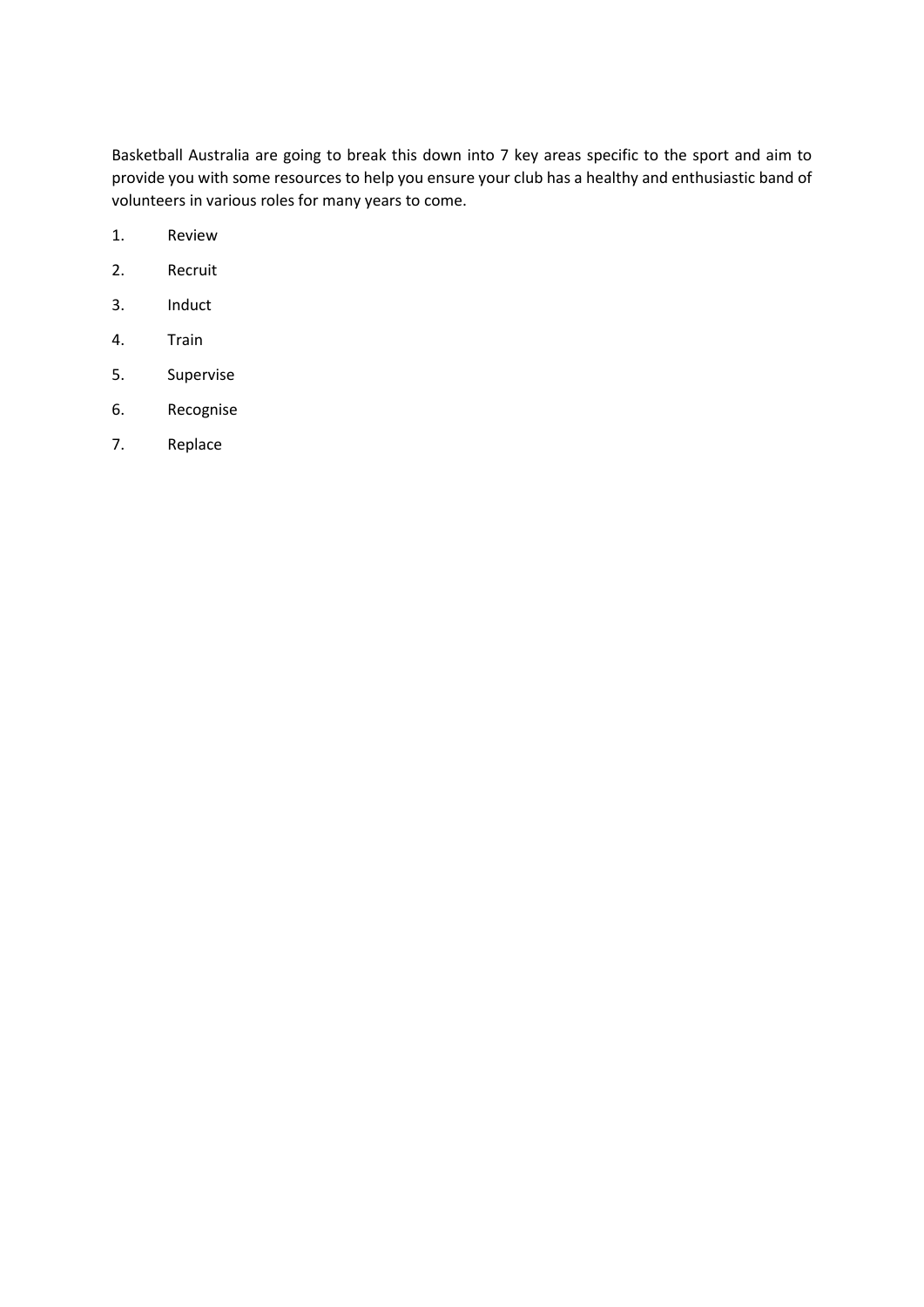# <span id="page-5-0"></span>Review

To do this effectively the clubs/associations need to be able to honestly reflect on their current way of doing things and reflect on where societal needs are and not get stuck on what has been done in the past is the way we should keep doing things. It is also a good time to ensure the culture is welcoming and inclusive.

What kind of volunteer roles do you need or in your current cohort and what skills are you lacking that it would be great to add to the mix? Obviously if you have key/required roles such as President, Secretary etc. this question is quite obvious but if you wish to refresh your volunteer pool or add to it, a good exercise is to survey your existing volunteers and create a strength matrix.

An example of areas you could analyze

|                                       | <b>KNOWLEDGE OR EXPERIENCE LEVEL</b> |             |             |
|---------------------------------------|--------------------------------------|-------------|-------------|
| <b>TASK / ROLE</b>                    | A LOT                                | <b>SOME</b> | <b>NONE</b> |
| Administration                        |                                      |             |             |
| First aid                             |                                      |             |             |
| <b>Internet Banking</b>               |                                      |             |             |
| Bookkeeping                           |                                      |             |             |
| <b>Supervising people</b>             |                                      |             |             |
| <b>Organising events/functions</b>    |                                      |             |             |
| Knowledge of Basketball rules         |                                      |             |             |
| <b>Food preparation</b>               |                                      |             |             |
| E-Scoring                             |                                      |             |             |
| Managing teams of people              |                                      |             |             |
| Social media usage                    |                                      |             |             |
| Knowledge of Basketball equipment     |                                      |             |             |
| Communicating with children           |                                      |             |             |
| Communicating with adults             |                                      |             |             |
| <b>Business development</b>           |                                      |             |             |
| Inventories/stock control             |                                      |             |             |
| <b>Creative writing</b>               |                                      |             |             |
| Coaching children                     |                                      |             |             |
| <b>Coaching adults</b>                |                                      |             |             |
| <b>Coaching females</b>               |                                      |             |             |
| <b>Fundraising</b>                    |                                      |             |             |
| <b>Graphic designing</b>              |                                      |             |             |
| Photography                           |                                      |             |             |
| Database management                   |                                      |             |             |
| Understanding of government processes |                                      |             |             |
| <b>Organising meetings</b>            |                                      |             |             |
| <b>Writing applications</b>           |                                      |             |             |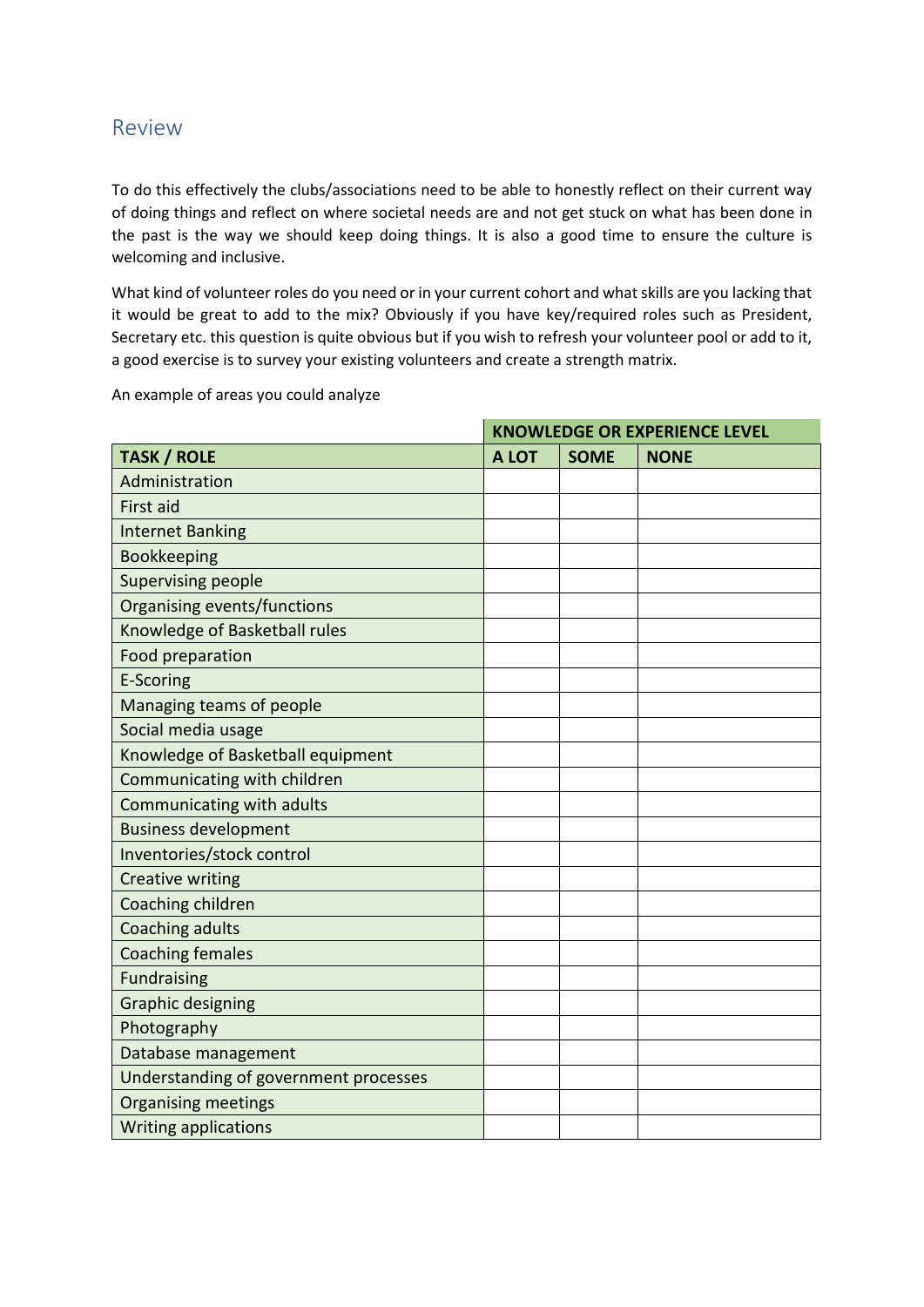#### <span id="page-6-0"></span>Map your existing volunteers

| Role | Volunteer Area/   Number of Vols | When Required | Tasks | Supervisor |
|------|----------------------------------|---------------|-------|------------|
|      |                                  |               |       |            |
|      |                                  |               |       |            |
|      |                                  |               |       |            |
|      |                                  |               |       |            |
|      |                                  |               |       |            |
|      |                                  |               |       |            |
|      |                                  |               |       |            |

Sport Australia in their research found 7 different types of volunteers within sports in Australia, 4 of these are commonly seen and 3 are areas where opportunities exist. Look at your current volunteer roster and see who fits into what section.

#### **1. The Committed Sport fan**

#### **Likes**

- $\rightarrow$  Feeling connected to the sport and the club
- $\rightarrow$  "Giving back" to the club
- $\rightarrow$  Getting to know the players and other volunteers
- $\rightarrow$  Connected to 'like minded' people who share the same interest in sport

#### **Pain points**

- $\rightarrow$  Insufficient support to do their role
- $\rightarrow$  Administrative hurdles
- $\rightarrow$  They tend to get asked to do jobs like coaching which is time consuming

#### How to reach them

- $\rightarrow$  Reach out to present players
- $\rightarrow$  Reach out to club alumni
- $\rightarrow$  Identify these motivations and skills in network e.g. parents, grandparents

#### **2. The skill seeker**

#### **Likes**

- $\rightarrow$  Formal recognition for their work, such as a certificate or statement of hours worked
- $\rightarrow$  The right opportunity that is aligned to their skills and time commitments e.g. project based work
- $\rightarrow$  Formal, structured and recognised training or mentoring and support
- $\rightarrow$  Building networks

#### **Pain points**

- $\rightarrow$  Working on tasks that are not aligned with their existing skill set
- $\rightarrow$  Not feeling they are set up for success e.g. training, mentoring
- $\rightarrow$  Not feeling valued or appreciated

#### How to reach them

- $\rightarrow$  Schools
- $\rightarrow$  Universities
- $\rightarrow$  Current members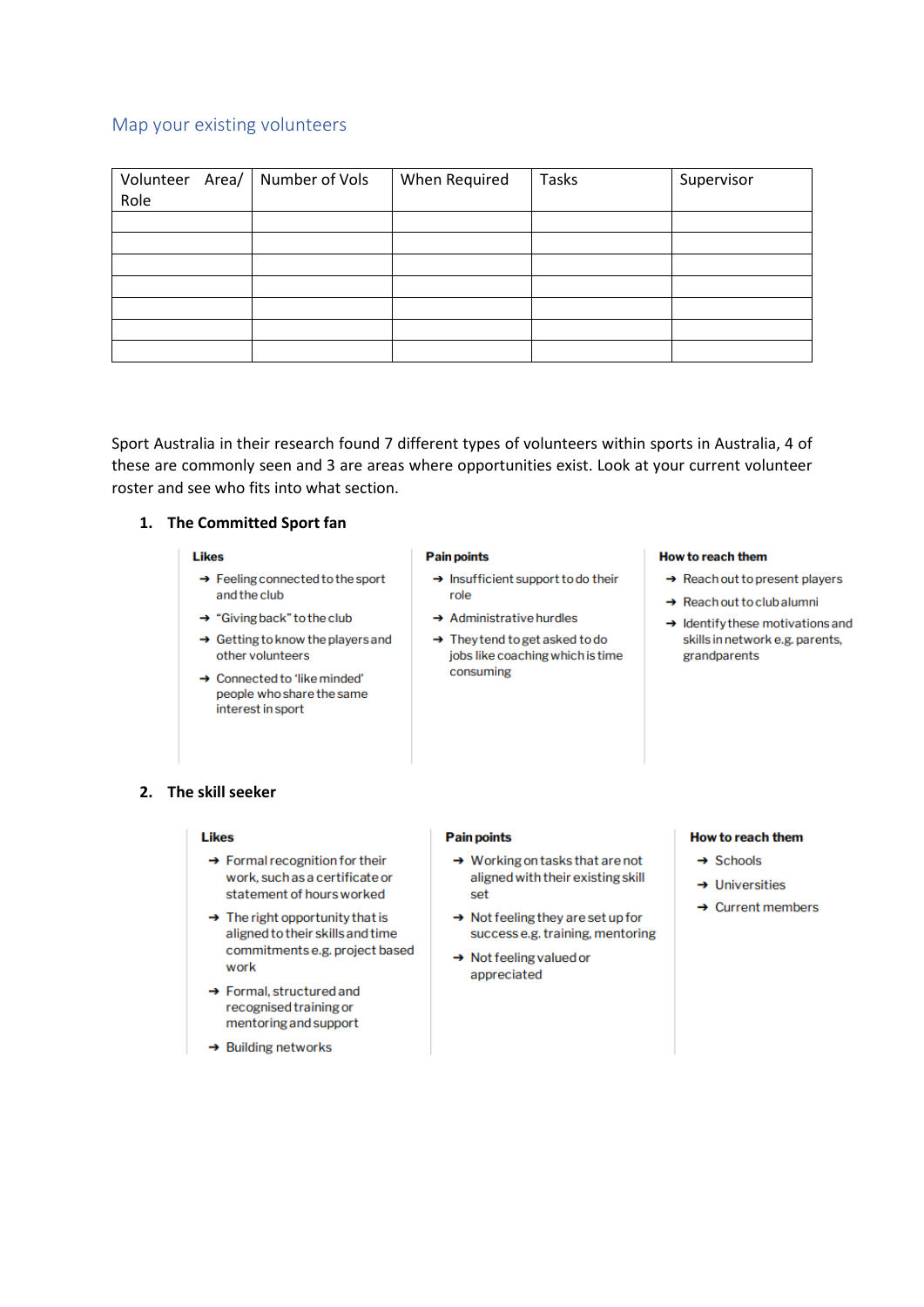#### **3. The obliging helper**

#### **Likes**

- $\rightarrow$  Spending time with family and friends
- $\rightarrow$  Clear roles and responsibilities
- $\rightarrow$  Flexibility
- $\rightarrow$  Social connection and being part of a community
- $\rightarrow$  Lots of notice so they can plan their time

#### **Pain points**

- $\rightarrow$  Feel stretched and obligated
- $\rightarrow$  Not aligned with motivations, skills and circumstances

#### How to reach them

- $\rightarrow$  Through the clubs existing networks
- $\rightarrow$  Reach out to the parents of players and their networks
- $\rightarrow$  Community members

#### **4. The lifelong volunteer**

#### **Likes**

- $\rightarrow$  Opportunities to socialise with other volunteers
- $\rightarrow$  Feeling deeply connected to the sport club and members
- $\rightarrow$  Being involved in key decisions
- $\rightarrow$  Feeling needed and valued

#### **Pain points**

- $\rightarrow$  Taking on too much work and getting burnt out
- $\rightarrow$  Not having the option to step back but still being involved in the club
- $\rightarrow$  Observing challenges experienced by the club

#### **How to reach them**

- $\rightarrow$  They are already there!
- $\rightarrow$  These volunteers may be in roles that have evolved and expanded over time. It may be worth revisiting their roles to see if their tasks can be shared with the new volunteers who want to get involved.

#### **5. The Friendly neighbor**

This someone who has no direct connection to the sport or organization. They are motivated by making a difference in the community and developmental goals and aspirations. Often sport does not immediately align with their motivations.

#### **6. The workplace volunteer**

Many large businesses have a policy/program in place which encourages staff members to join established volunteer programs. Often these do not immediately align with the time periods that traditional sports programs are looking for volunteers but if an association can think flexibly there could be a large untapped pool of volunteers available.

#### **7. The underutilized talent**

These potential volunteers are highly skilled but at this exact moment in time are not fully utilizing these skills, focused on family or newly retired are two common scenarios. They might have an interest in keeping these skills current but may not have any background in sport or thought they could use it there.

You can read more about these last 3 at [Sport-Australia-The-Future-of-Sport-Volunteering-](https://www.sportaus.gov.au/__data/assets/pdf_file/0020/1017443/Sport-Australia-The-Future-of-Sport-Volunteering-Insights-Report-2021.pdf)[Insights-Report-2021.pdf \(sportaus.gov.au\)](https://www.sportaus.gov.au/__data/assets/pdf_file/0020/1017443/Sport-Australia-The-Future-of-Sport-Volunteering-Insights-Report-2021.pdf)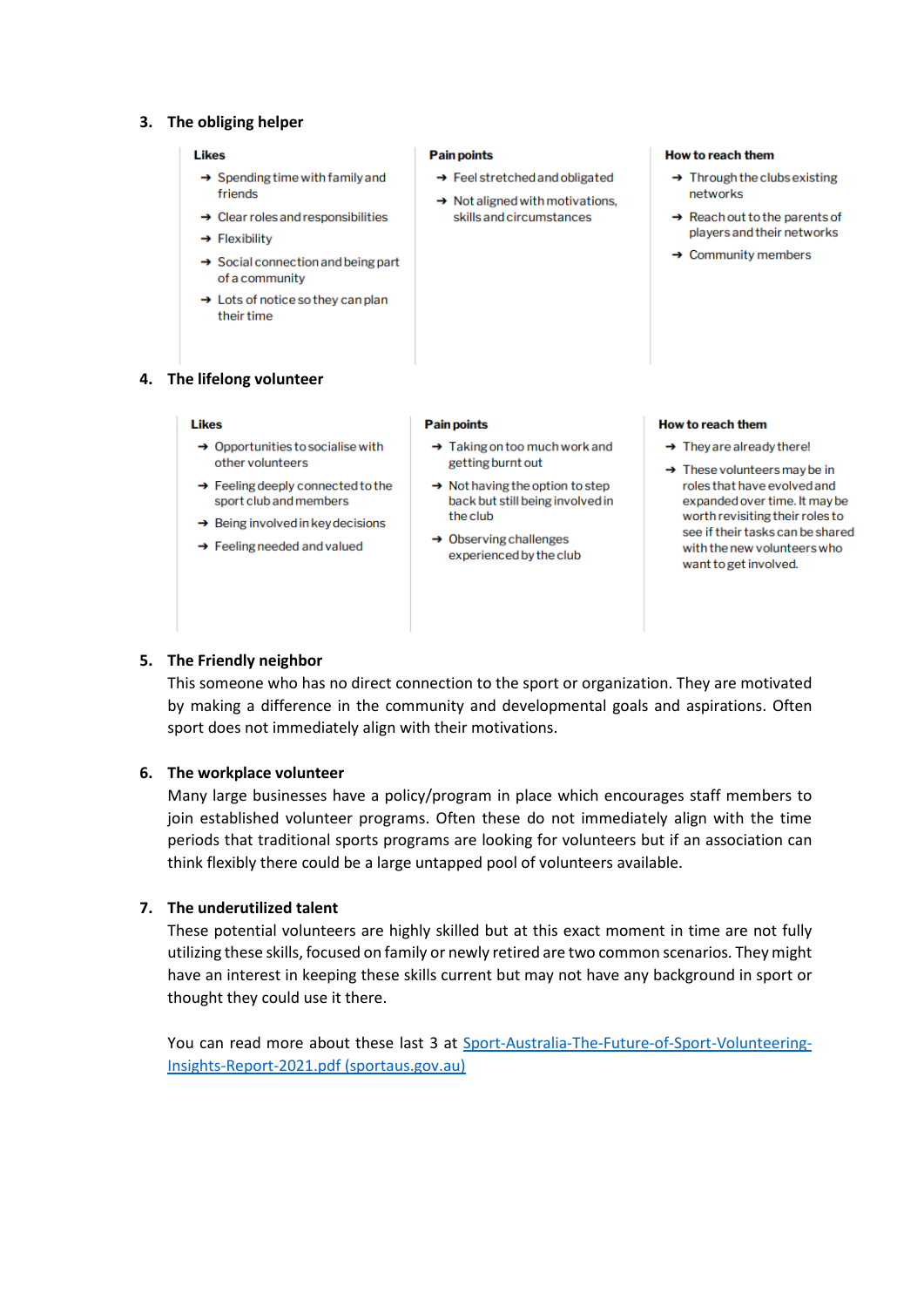# <span id="page-8-0"></span>Personal Volunteer Development Plan

This is a resource which is created by the volunteer themselves to display their skills, ambitions and passion to contribute and help the club/association find the most relevant and suitable opportunity for them.

The benefits to the volunteer to completing this are as follows;

- 1. Confirming the WHY of giving up their time to volunteer
- 2. The CONTRIBUTION they are able to give, could be knowledge or time
- 3. The WHAT, that they would like to achieve or learn by volunteering
- 4. The FIT. By completing a PVDP a volunteer is able to make the best choice of an opportunity that aligns most closely to their current skills, future ambitions and commitment levels.
- 5. Can help provide STRUCTURE to their volunteering journey and future.

The plans can take different formats and can be created as part of an interview or in an online format but should include the following 7 steps.

- A clear definition of what the volunteer wants to achieve
- SMART goals around the role
- The skills the volunteer has to contribute
- The reason they want to do the role
- The contribution they would make in the role
- The timeline both in terms of starting, during and exiting the role
- The Volunteers long term ambition

This would be a living document that could be updated in consultation with the Volunteer Coordinator.

## <span id="page-8-1"></span>Micro Volunteering or Activity Helpers

Micro Volunteering is defined by the National Council of Voluntary Organisations as "bite size volunteering with no commitment to repeat and with minimum formality, involving short and specific actions that are quick to start and complete".

So this is not brand new in content but in concept it has been ignored in the past as volunteers have more and more piled on to them. As people become more time poor though Micro Volunteering might be the way to not only attract more volunteers but also relieve the workload on existing volunteers.

Tasks that could be considered as "Micro" are ones that;

- Involve a short or regular small periods of commitment
- Can be commenced with minimal training and supervision
- Are not long term in nature
- Do not require to be done in a certain location
- Is not an overly forward-facing role

Some examples of possible Micro Volunteering tasks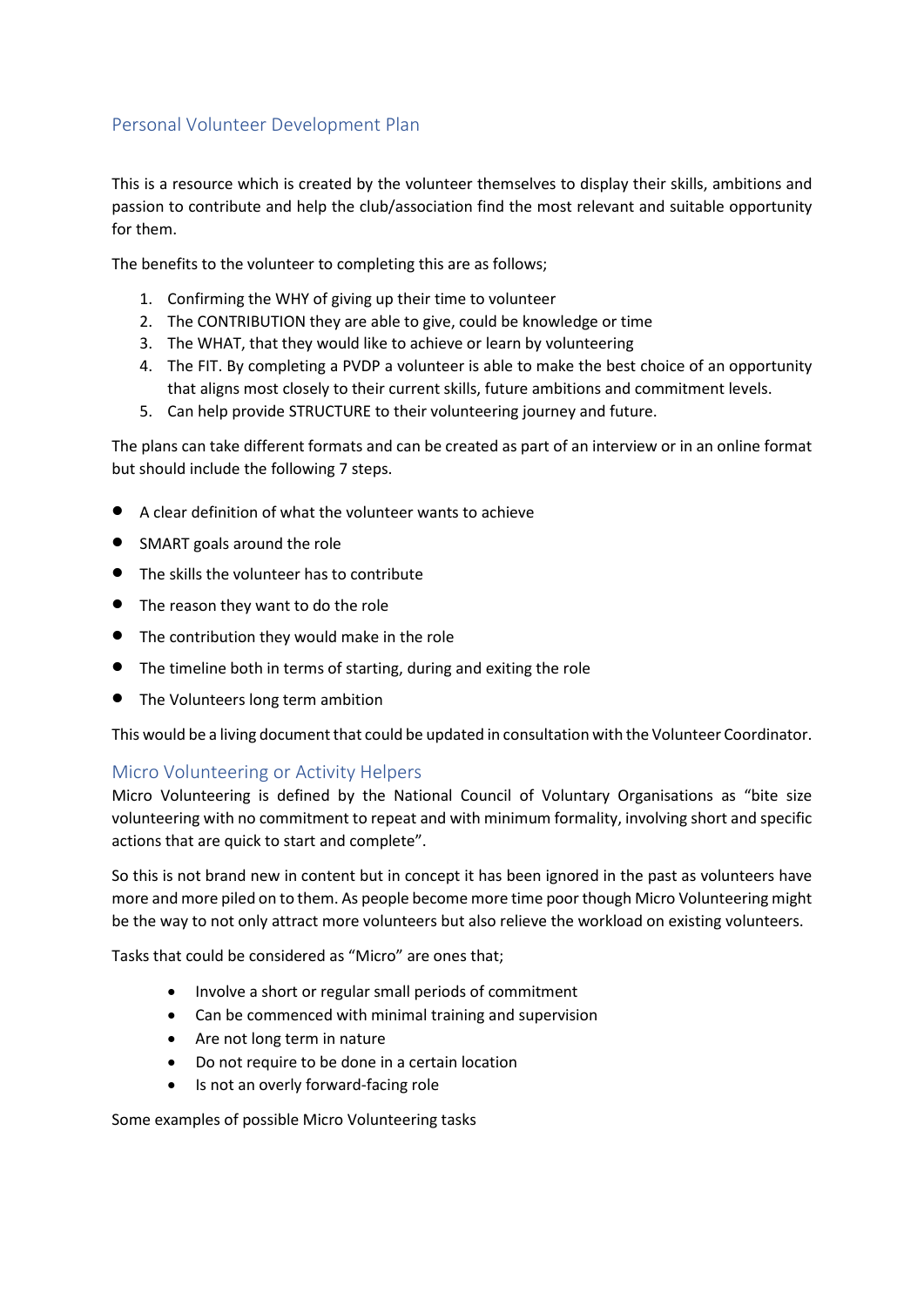| <b>Volunteering task</b>             | suitable<br>for<br><b>Micro</b><br>it.<br>ls.<br><b>Volunteering &amp; why?</b> | Where does the volunteering<br>take place?                           |
|--------------------------------------|---------------------------------------------------------------------------------|----------------------------------------------------------------------|
| <b>Auditing Club Accounts</b>        | Yes - task and finish, no ongoing<br>commitment                                 | Off-Site<br>home, limited<br>(At<br>interaction with Club Treasurer) |
| <b>Creating a Club Website</b>       | Yes - task and finish, no ongoing<br>commitment                                 | Off-Site (At home, no interaction<br>required)                       |
| <b>Managing Club Website</b>         | No<br>$-$ will<br>need<br>ongoing<br>commitment                                 | Off-Site (At home or other venue)                                    |
| <b>Painting the Changing Rooms</b>   | Yes - task and finish, no ongoing<br>commitment                                 | On-Site (Face to face interaction<br>with other volunteers)          |
| <b>U13s Team Manager</b>             | No l<br>will<br>need<br>ongoing<br>commitment                                   | On-Site (Significant face to face<br>interaction with others)        |
| Baking a cake for a club<br>function | Yes - task and finish, no ongoing<br>commitment                                 | Off-Site (At home no interaction<br>required)                        |
| <b>Writing a grant application</b>   | Yes - task and finish, no ongoing<br>commitment                                 | Off-Site (At home no interaction<br>required)                        |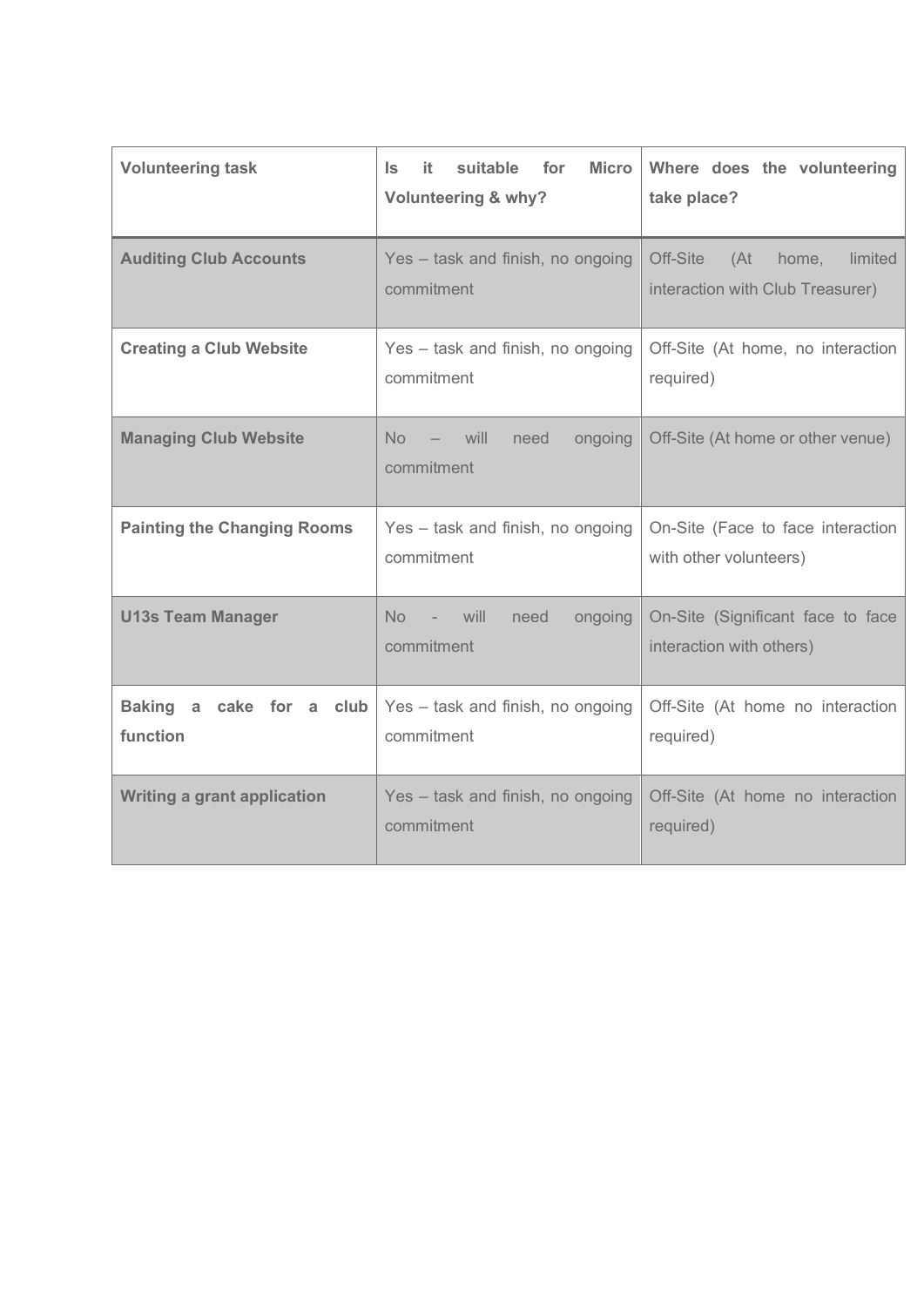# <span id="page-10-0"></span>Recruit

## <span id="page-10-1"></span>Where can you recruit from?

Look at your current volunteer pool, where did they come from, what age are they and what is their background. Are they representative of the surrounding community and is it as diverse as it could be, in terms of ethnicity, gender and age? If its not its important to ask if they are truly reflective of your members and how you can rectify that. Sport Australia's studies show that "A lot of recruitment happens through 'mates' – they all become the same demographic and thought process. It creates a lot of biases. "

The more diverse of a base clubs and associations attempt to recruit volunteers from the more attractive they will be to similar demographics both in terms of participants and sponsorship.

The Sport Australia research suggests that one of the greatest untapped resources in terms of volunteer recruitment is amongst those who do not see themselves currently reflected in the sport. These could include students (both homegrown and overseas), retirees and people looking for work experience.

# <span id="page-10-2"></span>The role of Parents as Volunteers

It is important that organisations ensure that parents aren't "voluntold" and are starting out on the right foot as feeling you are volunteering as an obligation is a massive disincentive. Always remember as well that a parent's main focus is to watch their kids play and without clear definitions to prevent creep the potential volunteer will nearly always assume there is a perceived long-term commitment.

#### The Parental Involvement Continuum **Figure 2**

(Source: Hellestedt, 1987)

| Disinterested Misinformed<br>parent<br>parent | The comfort zone                      | Excitable<br>Fanatical<br>parent<br>parent |
|-----------------------------------------------|---------------------------------------|--------------------------------------------|
| <b>UNDERINVOLVEMENT</b>                       | <b>MODERATE</b><br><b>INVOLVEMENT</b> | <b>OVERINVOLVEMENT</b>                     |

The costs and time demands associated with youth sport were also identified as influencing parents' involvement. As one mother explained, her involvement is influenced by, "What my schedule can accommodate, the cost of equipment/fees." Participants indicated that the amount of time they had to commit to work greatly influenced their involvement in their children's sport. For example, one participant said, "I need to be at work, so it limits me going to "away" events," and another said, "I work a lot. I quit coaching my son's baseball because I was too busy." Other parents also described the influence other family commitments had on the amount of time and money they could commit to their children's sport. [\(Microsoft Word - Influences on Parental Involvement\\_Sept 2015\\_Sport](https://www.wwpis.co.uk/wp-content/uploads/2017/06/Influences-on-Parental-Involvement-in-youth-sport.pdf)  [Exercise and Performance Psychology Accepted Version.docx \(wwpis.co.uk\)](https://www.wwpis.co.uk/wp-content/uploads/2017/06/Influences-on-Parental-Involvement-in-youth-sport.pdf)

Parents motivational reasons can also differ from traditional volunteers both positively and negatively.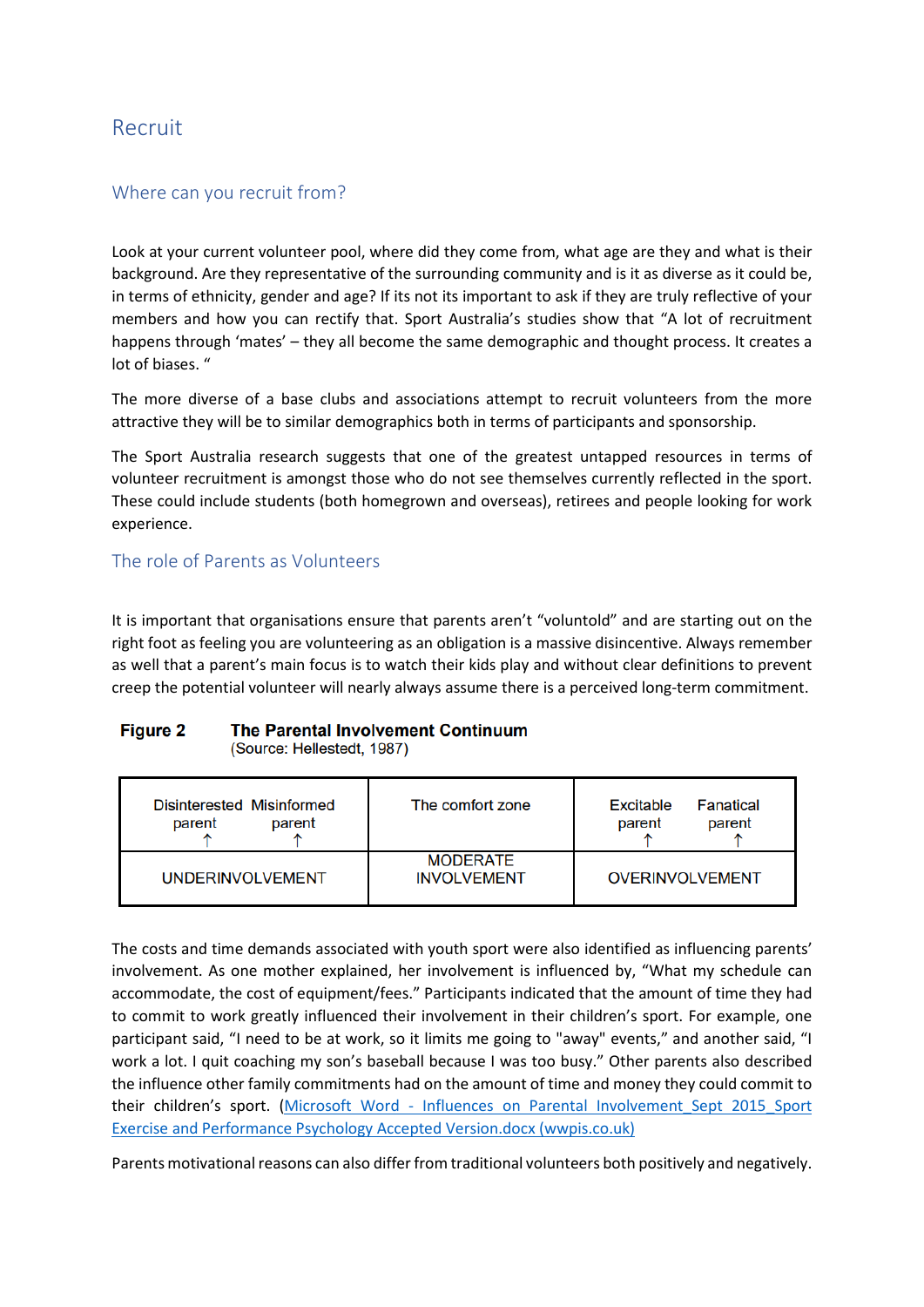Parents will often put their hand up to be involved because they;

- Want to make a difference
- They believe it's what a parent should do
- They want to earn respect, either of the other parents or sometimes their children
- They believe they could do a better job.

However, parents will also often say

- I've made my contribution already
- I'm not sure I can help in anyway
- I don't have enough time
- I wouldn't get anything out of it

At the core, those parents who volunteer are those who have a love of sport, a wish to be socially connected, a generous mindset and an appreciation for the club/association.

#### <span id="page-11-0"></span>Parents as Volunteer Coaches

If a parent volunteers to coach, then clubs should look to invest in those coaches. That investment can take different forms, it could be supporting them to attain Coaching accreditation or providing a mentor to them to help them grow into the role and have an external sounding board.

Parent coaches make up roughly 75% of the accredited Club and Community Coaches in Australia and many fall into the role, either by being pressured into it or being in the wrong place at the wrong time with nobody else to do it. Parents and volunteers can be absolutely critical to the success of any sporting club or organisation. For any parent, being actively involved in their child's sport or involved in their local sports club can be one of the highlights of their week and a major part of their life. All the challenges of being a coach are further complicated by having one of your children in the team and therefore having to manage your expectations, aspirations and now the perceptions of every other parent in the team! So, a pretty big job!

## <span id="page-11-1"></span>Asking the Question

Recent analysis of how volunteers have become involved in sporting clubs have suggested that up to 65% started because they were asked too. They didn't seek it out but were encouraged and sought out by existing members within the organisation.

By asking the question of a potential volunteer you remove an initial fear of not wanting to be a show off or seem overly keen that can hold some potential volunteers back. The potential volunteer also immediately feels valued as if they have been recognised as having something to offer and will immediately feel more confident in their abilities.

If a potential volunteer is undecided this show of interest could be enough to prompt them to commit and those already keen to volunteer it will be an excellent positive starting point for their opinion of the volunteering culture.

An important skill set of the "inviter" should be knowing the potential skills of the volunteer and the role that might be best suited to them were they to come on board. This can be done through player registration forms or by striking up a conversation at a welcome event.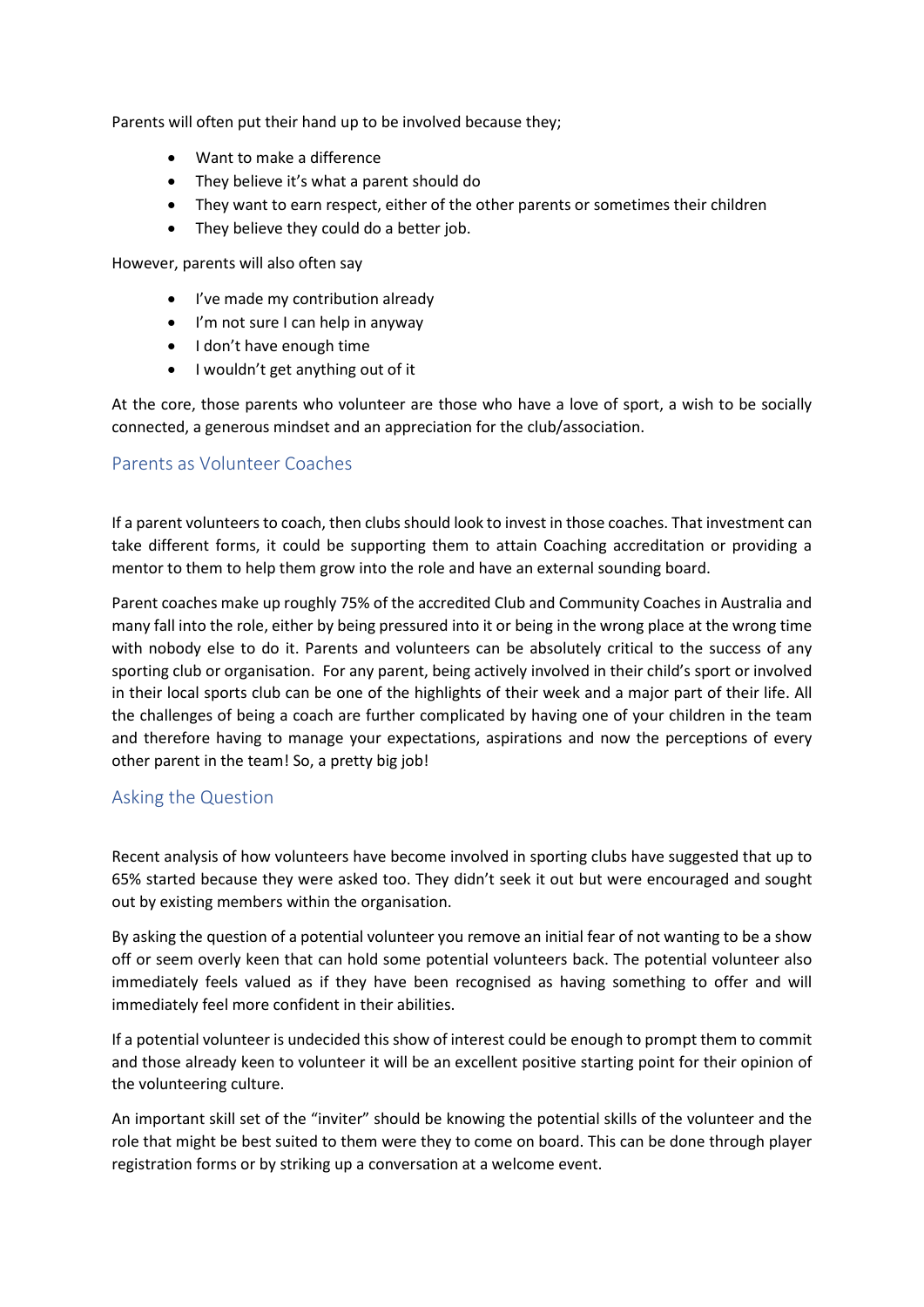It is important that when the question is asked as many barriers to engaging that person are removed to stop the person saying yes, acknowledge the value of their time and be clear on the commitment required for the role and what support the club/organisation would provide them and who will be their point of contact.

<span id="page-12-0"></span>Are all your position descriptions completed so people know what they are volunteering for and the minimum expectations?

The minimum that each should have is the following

- Approximate number of hours required and tenure
- Purpose
- Volunteer duties and responsibilities
- Supervision/Management
- Any skills or qualifications required
- What the process will be for recruitment including Working with Children Check etc.

A good way to ensuring that you attract the right type of person for your role is ensure that there is room in each role to grow and develop skills. The greater the opportunity for self-improvement the more likely a volunteer is to remain in the role.

Don't be afraid to focus on tasks not roles as well and make recruitment targeted for a specific task and/or timeframe.

Be realistic though, if you are asking team supporters to put out the chairs on the court or a parent to help wash up after matches, a formal application form and interview may well be over the top. On the other hand, if a volunteer is considering a more substantial role, it would be more relevant to have a more established process.

#### <span id="page-12-1"></span>Advertisement

Where are you going to advertise? There are plenty of options but consider the demographic you want to attract, is there a more student focused space you could use, a multicultural resource, an online space over a noticeboard or print advertisement.

Some examples include;

- GoVolunteer<https://govolunteer.com.au/>
- SEEK<https://www.volunteer.com.au/>
- Good Company [https://www.goodcompany.com.au](https://www.goodcompany.com.au/)
- Be Collective<https://www.becollective.com/>
- Communiteer<https://communiteer.org/>
- Goodie<https://www.goodie.org.au/>
- Volli[e https://www.vollie.com.au](https://www.vollie.com.au/)

The advertisement should include at a minimum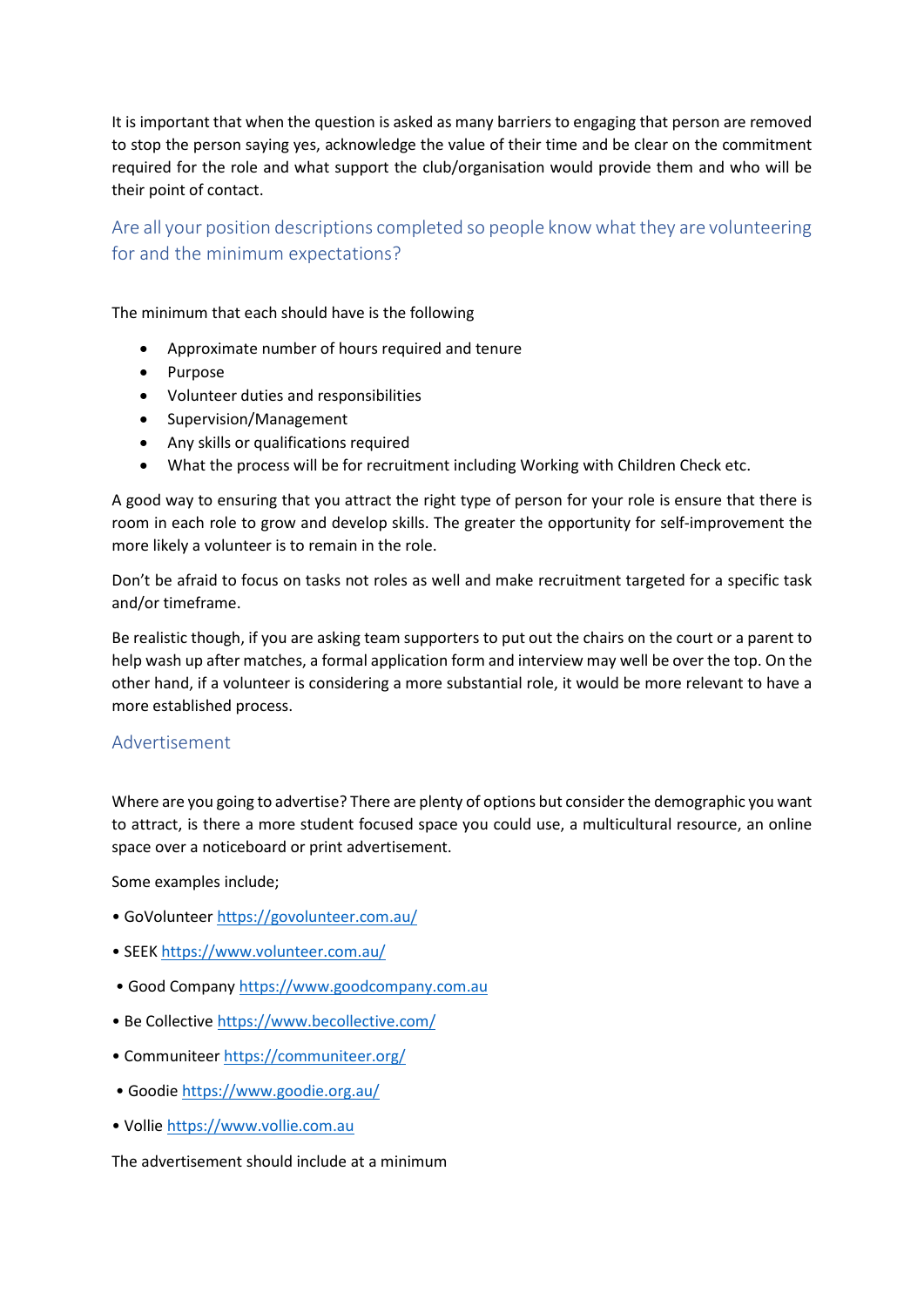- Title of the role
- Brief description of the club/association
- What you need
- What is the hook for people to volunteer (tickets / community spirit / part of winning)?
- How to get in touch

We also recommend its best practice to include the below in all advertisement material if the person is going to have any interaction with U18's.

*Our organisation is committed to protecting children and young people from harm. We require all applicants who are to work with children and young people to undergo an extensive screening process prior to appointment, a process that may include, but is not limited to, comprehensive reference checks, an identity check, a 'working with children' or equivalent check and/or a 'national criminal history record' check."*

#### *Abbreviated:*

"We are committed to protecting children and young people from harm. All applicants must undergo an extensive screening process prior to appointment."

## <span id="page-13-0"></span>Other Community Sports Clubs

With all of the above sections an Association/Club should in the first instance look close to home at nearby community clubs who may share facilities or players. Could they also share volunteers? If that is not possible do, they have any suggestions for candidates they were unable to assist, or locations they have found enthusiastic volunteers in the past. Forming relationships in this way could lead to a sharing of resources and potentially volunteers in the future. By building a bigger pool of volunteers as well, training options become easier with greater demand for improvement.

# <span id="page-13-1"></span>Interview process

If the candidate is not known to you, prior to offering them a role it is essential to meet with them (ideally in person) to get a round impression of the individual but also to ask them some questions to determine their compatibility with the organization and the role. It will also allow them to get to know you better and get a feel for the organization and its relationship with volunteers.

Some example questions it would be beneficial to ask;

- 1. Why are you interested in this position?
- 2. What skills do you think will make you successful in this role?
- 3. How do you deal with difficult situations?
- 4. What would you need from us to be successful in this role?
- 5. Do you prefer to work in a team of by yourself?
- 6. What other volunteer experience have you had?
- 7. What do you know about our organization?

An important element of any interview is also to ensure potential volunteers are aware of their responsibilities around Child protection and also form an important checkpoint for the organization to ensure there are no concerns with the volunteer prior to them commencing in a role. As part of the interview, you should discuss the following issues relating to the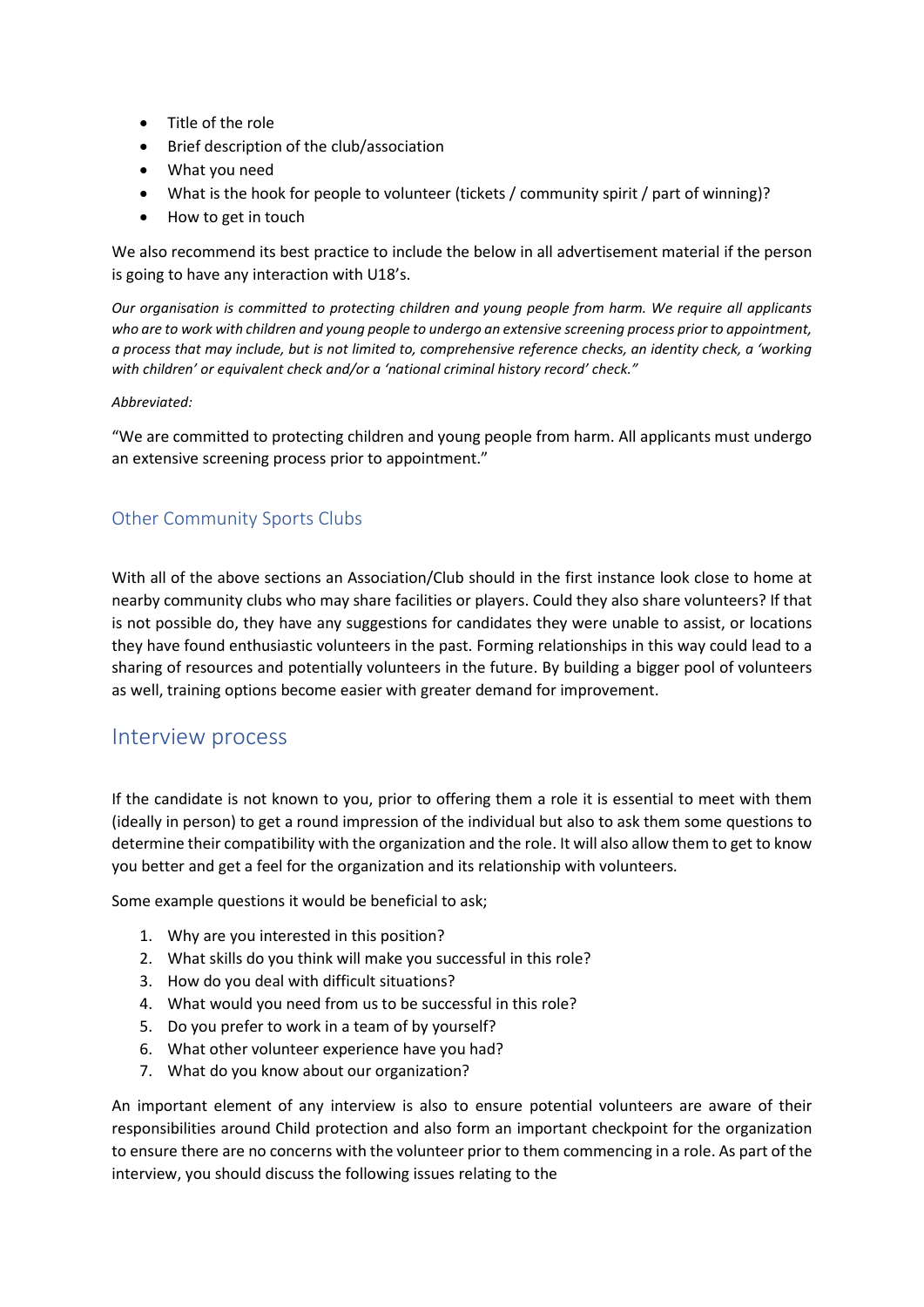- applicant's suitability to work with children and young people:
- the applicant's professional experience, qualifications and competence
- the applicant's beliefs and values in relation to the treatment of children and young people
- the applicant's general awareness, professional experience, qualifications and understanding of child protection issues competence
- the applicant's reasons for leaving any previous positions involving work with children and young people
- any potential concerns your organisation may have with the applicant's resume or work history, such as gaps in their work history, frequent job changes, inability to nominate precise start or end dates for previous roles.

# <span id="page-14-0"></span>Working with Children Check

Under the Working with Children Act 2005, if you are engaged in child-related work and not exempt, you must have a WWCC even if you have undergone a Police Check. The WWCC is an ongoing assessment by the Department of Justice of a person's suitability to work with children, examining relevant serious sexual, physical and drug offences in a person's national criminal history and, where appropriate, and their professional history. The equivalent to the Working with Children Check in Queensland is known as a "Blue Card".

In the Australian Capital Territory, the equivalent is known as the Working with Vulnerable People registration.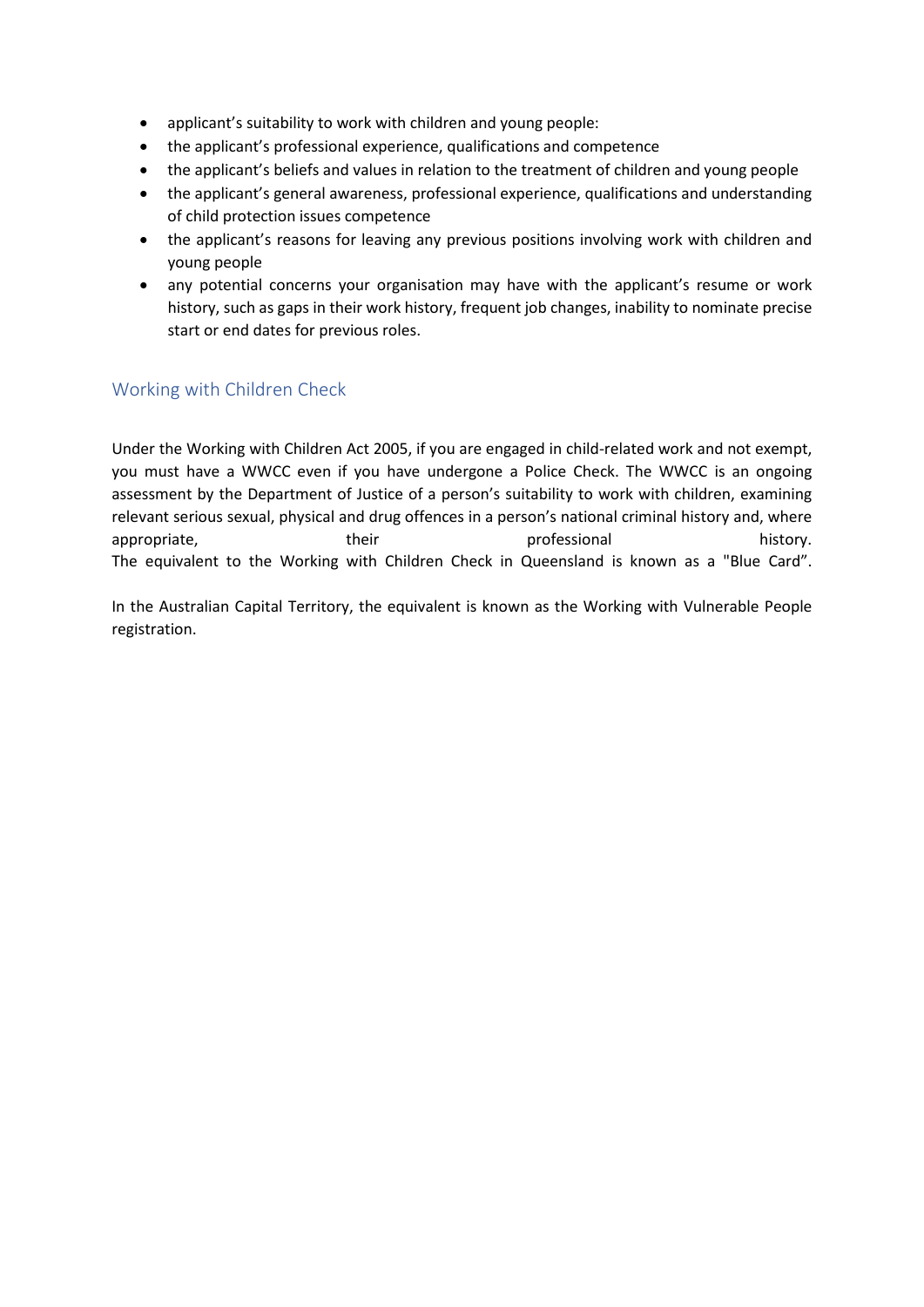# <span id="page-15-0"></span>Induct, Train and Supervise

We will include all three sections together here as although important and unique in their own right they also heavily overlap and support each other with aspects of the induction forming part of the initial training and Supervision being crucial throughout the whole process.

## <span id="page-15-1"></span>Induction

When you are inducting a volunteer don't just focus on their role, make sure they understand not only where they sit in the big picture but also what the Big Picture is! For example, make sure they have a firm grasp of where the club/association started and its journey to the present day. If you have a strategic plan or long-term goals, make sure they are across them as well because that might be something that fills them with further motivation and increases support for the club overall. Make sure though that there is also a heavily role specific portion, where the volunteer meets key stakeholders, is given a tour of the facilities and a demonstration of any specific equipment they will be expected to use or supervise.

As with any place of work or volunteering there is also a responsibility to ensure a duty of care for health and safety for not only the volunteers but all other stakeholders. Relevant legislation will differ from state to state but ensure it forms an important section of an induction process.

Depending on the volunteer role and the location of their work, insurance might also be something that needs to be covered prior to them commencing in their role. Apart from in very rare circumstances Workers Compensation insurance DOES NOT cover volunteers and Public Liability insurance will usually cover injuries a volunteer may cause to others but may not cover injuries caused to volunteers. It is not compulsory for any community club or organization to take out personal accident insurance for its Volunteers but because of the sheer volume and the critical nature of their contribution it is useful to ensure it is highlighted and discussed during an induction.

Key things to remember when inducting volunteers

- 1. Make it engaging, understandable and relevant to the volunteer
- 2. Consider the requirements of the induction, could it be done online for example?
- 3. Have resources to give the volunteer and be open to receive questions both immediately and after the induction.

## <span id="page-15-2"></span>**Training**

For different roles this will look very different. If a volunteer is working with a specific type of athlete or in a role where there continues to be further resources created the need for more regular training and personal development will be higher. If a volunteer is in a role that is more labour intensive or more related to a set of skills, they already have or use in another external capacity that check ins and training offers can be less formal and on a more infrequent basis.

Training can also be to ensure minimum standards and understanding across the whole organization. Examples of this would be first aid refreshers, Child Protection updates and Operational Health and safety.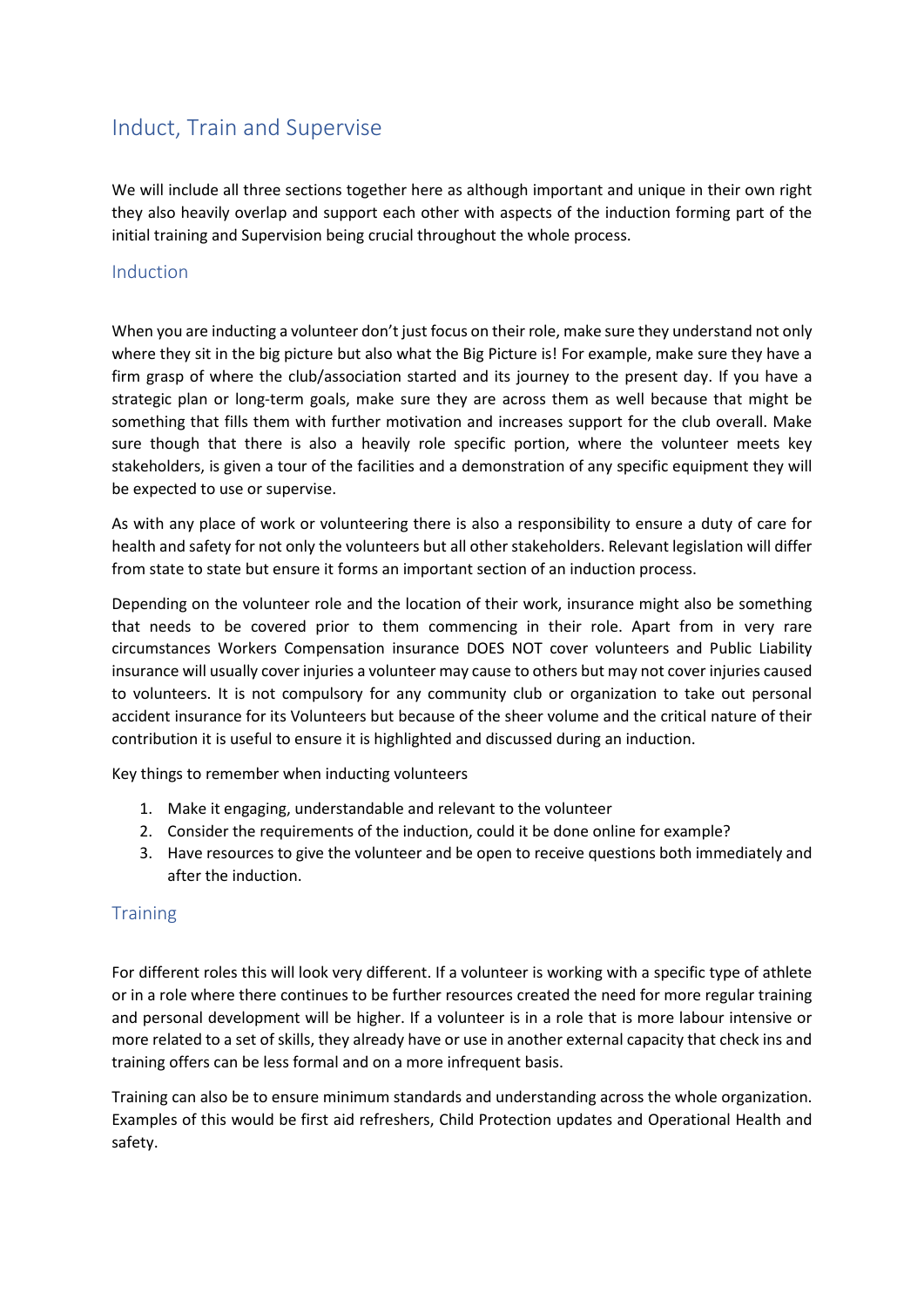Some volunteers may be motivated to do their role because they have ambitions of paid employment in that field so it would both encourage and motivate them to be included in all opportunities within the organization as it will also keep them across the bigger picture as previously discussed.

## <span id="page-16-0"></span>Supervise

When developing the Club's approach and procedures to managing volunteers you should consider the needs of both the Club and the volunteer. Endeavour to ensure that the volunteering role not only benefits the club but matches the volunteer's interests. The club/association should also commit to providing the volunteer with relevant training opportunities to allow them to fulfil the role with confidence.

One way to provide support and mentoring, would be to implement a buddy system with a more experienced volunteer or club member. The buddy should provide support and ensure the new volunteer has all their learning and training requirements met and be an easy point of contact for any issues. The duration of this relationship can be determined between the buddy and the volunteer.

For every role there should be an induction plan that is appropriate to the role. The depth and complexity of this will depend on the ability of the volunteer and their existing relationship with the club/association. An absolute base level would include an overview of the policies, codes of conduct, club structures and key people. The volunteer should also be clear on their roles and responsibilities and take this opportunity to clarify any confusion

The club/organization should have a process in place to recognise the contribution of each and every volunteer – mainly through its social media, at the regular meetings and the AGM.

# <span id="page-16-1"></span>Who looks after your Volunteers?

If you don't have a specific position on your committee for this, it might be worth creating one and could be the perfect transition role for an existing volunteer with years of experience.

So, what is a Volunteer Coordinator? It can be summarised as someone within the sporting organisation that:

- Recruits and deploys volunteers
- Supports and develops volunteers
- Values and retains volunteers.

What kind of person makes a good Volunteer Coordinator? There's no magic formula but research suggests many successful Volunteer Coordinators:

- are organised
- are approachable
- have strong communication skills, both listening and talking
- have self-confidence
- take the lead to get things done

A sample Position Description is overleaf.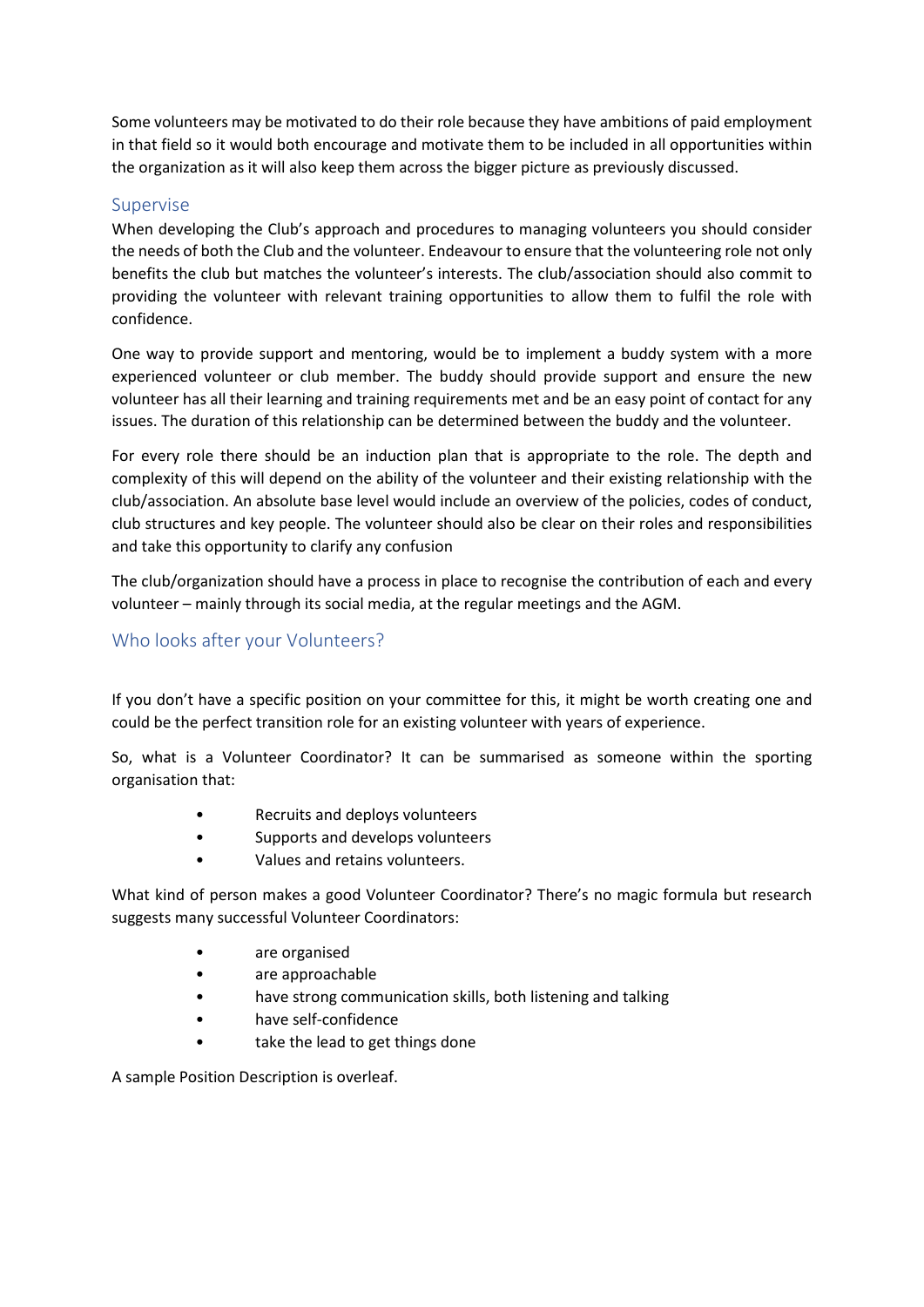# **Volunteer Coordinator**

The role of the Volunteer Coordinator is to recruit, support and recognise club volunteers

*Responsible to:* TBC

## **DESIRED SKILLS**

- Leadership skills
- Effective communication skills.
- Good interpersonal skills
- Positive and enthusiastic
- Well organised
- Ability to develop and maintain good working relationships
- Enthusiastic **volunteering** about volunteering

# **KEY ROLES & RESPONSIBILITIES**

- Adhere to the mission, vision and values of the club/Association
- Coordinate the attraction and recruitment of new volunteers to the club/association.
- Coordinate the recruitment of volunteers into all roles
- Ensure the club/association has adequate numbers of volunteers in each area (e.g., coaching, social function organisers, canteen staff etc)
- Ensure that volunteers are reimbursed for their approved out-of-pocket expenses
- Continually promote the efforts of volunteers throughout the year
- Submit regular reports to the committee as required
- Ensure the club is prioritising volunteers in their planning e.g. Including it at every Committee meeting as a check in
- Ensure that each volunteer is recognised and thanked for their contribution throughout the year
- Coordinate nominations for relevant volunteer awards E.g. Club awards, State/National Community Awards
- Develop clear job descriptions for all required tasks.
- Identify ways of training volunteers if they do not have the required skills for the role.
- Supervise volunteers or allocate other members to supervise.
- Identify methods of recognising volunteers.
- Communicate and liaise with committee members on a regular basis.
- Ensure any appropriate screening processes have been performed e.g. WWC, reference checks.
- Create a register of volunteers and maintain up to date records.
- Identify volunteers not returning and develop succession plans as required.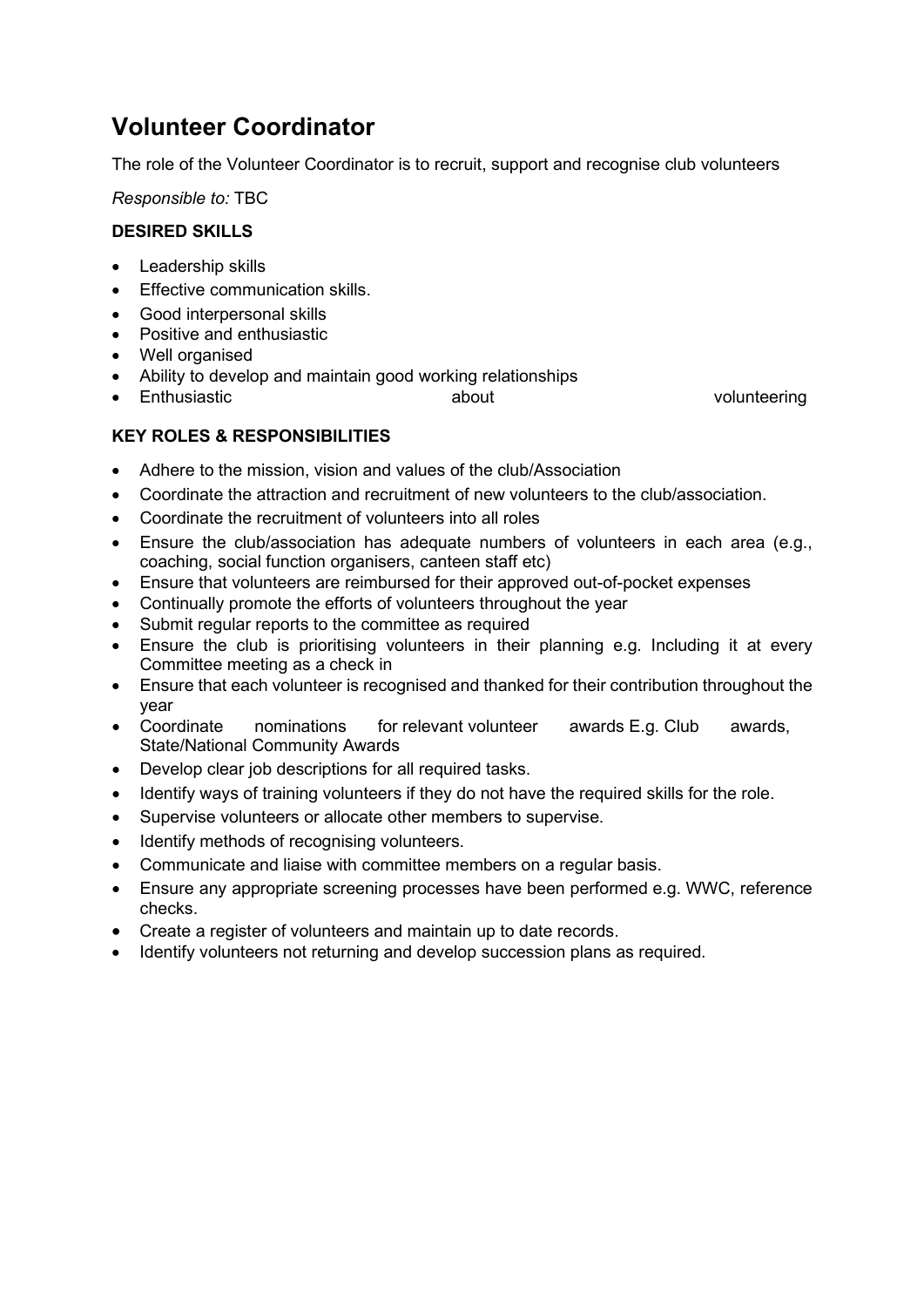# <span id="page-18-0"></span>Recognise

If someone feels valued and acknowledged for their work, they are more likely to continue to be involved and most likely for a longer time period.

This is even more important for Volunteers who are regularly doing this on top of other commitments.

Some suggestions of ways you can do this are below. Bear in mind these can be scaled depending on the size of your organization, number of volunteers and finances available. There are multiple ways that you can achieve the same result without breaking the bank.

- Make sure the volunteers are acknowledged at the start and end of every session when announcements are made.
- As part of their induction send every volunteer a welcome letter or email to thank them for being part of the organization and wish them luck.
- Make sure volunteers feel like they are part of the team and can be recognized for acknowledgement. This could be done with name tags and/or uniforms.
- Have a list of active volunteers displayed somewhere to acknowledge their time and contribution. This can be done online or on a noticeboard.
- Keep this as an accurate an updated record to keep a track of years of service and acknowledge landmark contributions internally with certificates, badges etc.
- Engage the volunteers in planning days that they have direct experience in to provide their opinions. This is even more crucial to do if decisions are going to be made that have a direct effect on them.
- If you have a weekly email or regular information resource, consider profiling a volunteer of the week or the month to highlight their important contribution.
- Create an award or a recognition program to acknowledge exceptional volunteer performance at any Presentation events or AGM's
- Be aware of any opportunities to nominate your volunteers for regional, state or national recognition
- If your organization has the financial capability, consider compensating your volunteers for travel expenses or meals.
- If you have volunteers who commit multiple hours to the organisations, then you can look to reward them with an honorarium or suitable gift to acknowledge their contribution.
- Make special recognition of your volunteers on International Volunteers Day (5<sup>th</sup> December) and National Volunteer Week (16-22 May 2022)

# <span id="page-18-1"></span>Parent Volunteers

If you are to maintain the motivation and enthusiasm of your parents and maximise their contribution to your club or organisation, it will be important to recognise and reward their commitment.

All too often a volunteer parents' role is taken for granted. Make sure your club or organisation recognises parents' efforts regularly… remember it doesn't cost anything to say thank you. This can be done face to face, by a phone call, a card and so on. This might be from the Chairman, the players, the coach or another Committee member.

Some ideas to reward and recognise your volunteers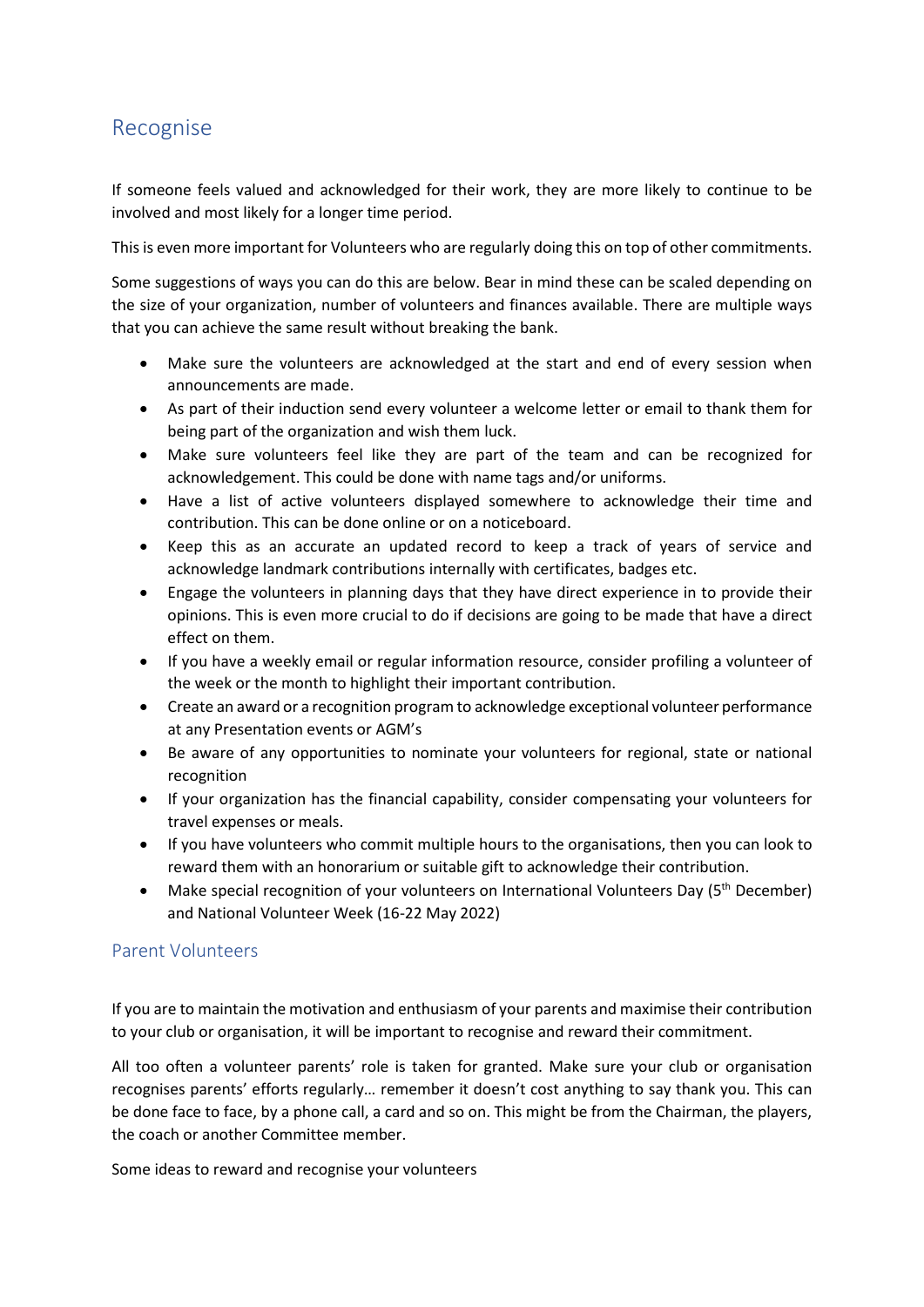Awards and recognition events – These might range from annual end of season awards or recognition events of a relatively formal nature to monthly 'team helper' awards where the players or team might determine which volunteer, they wish to recognise each month.

Social events – these can also be used as a good way to recruit if parent volunteers bring friends and family.

Local media – Putting features or articles in the local media about the valuable contribution that volunteer parents make.

Feedback – Providing constructive feedback to your parents and discussing with them opportunities to develop their skills and any additional training opportunities that they may benefit from.

At all times it will be important to try to vary the reward or recognition and ensure that it is appropriate to the individual parent.

## <span id="page-19-0"></span>Paying Volunteers

If your organization chooses to reimburse volunteers it is important that you have a clear and consistent policy for when and for what it is applicable. You and any affected volunteers should be aware of possible tax implications of some payment types and effects they could have on individuals.

A basic reimbursement policy should include variants of the following.

- Reimbursement will occur for any out-of-pocket expense incurred when completing authorized activities on behalf of the organization to an agreed maximum amount.
- Any transport requirements that have been previously agreed too in order to be able to attend meetings or trainings
- If reimbursement is to a private vehicle, it will be at an agreed rate per kilometre
- In all instances reimbursement will require receipts to be submitted prior to reimbursement occurring.

## <span id="page-19-1"></span>Expectations

All volunteers have a right to expect that an organization would have a policy in place to be able to reimburse them for agreed out of pocket expenses. Issues arise when the policy is not clear or has not been communicated. To avoid this, ensure the policy is kept up to date, reviewed annually and covered in all volunteer induction sessions.

Some organisations wish to recognise the efforts of their volunteers with an allowance or honorarium. The most universally accepted definition of volunteering that sees it attracting no financial payment; in other words, volunteering is an unpaid activity.

Organisations that offer allowances or honorariums should ensure volunteers understand the possible implications for their personal tax – include this information in your policy on payments.

Such payments may be assessed as taxable income, particularly if the services rendered by the volunteer are the same as their usual paid work, e.g., someone working for a basketball association is given an honorarium to coach a basketball side.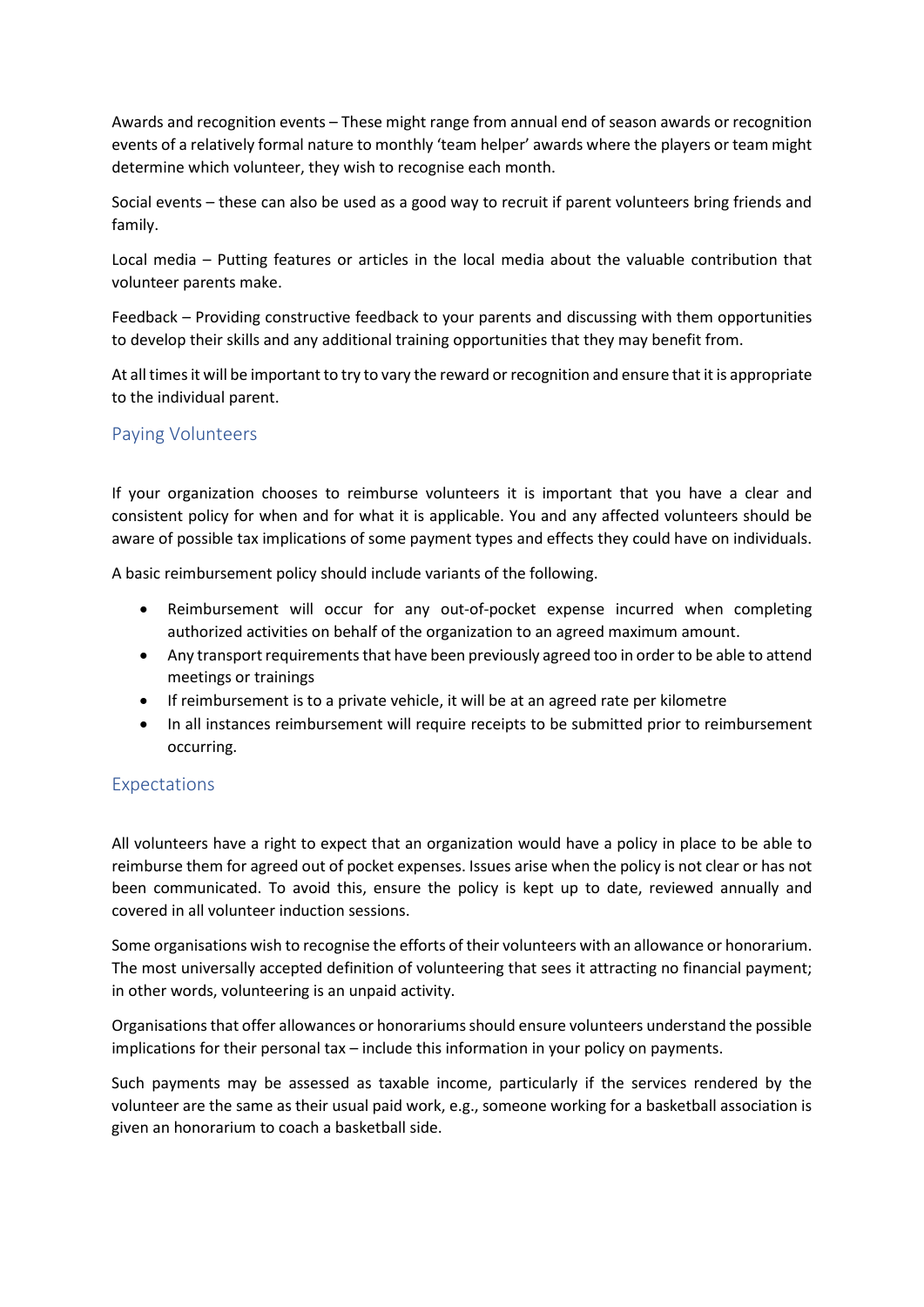If you want the most up to date information visit [https://www.ato.gov.au/non-profit/your](https://www.ato.gov.au/non-profit/your-workers/your-volunteers/paying-volunteers/)[workers/your-volunteers/paying-volunteers/](https://www.ato.gov.au/non-profit/your-workers/your-volunteers/paying-volunteers/)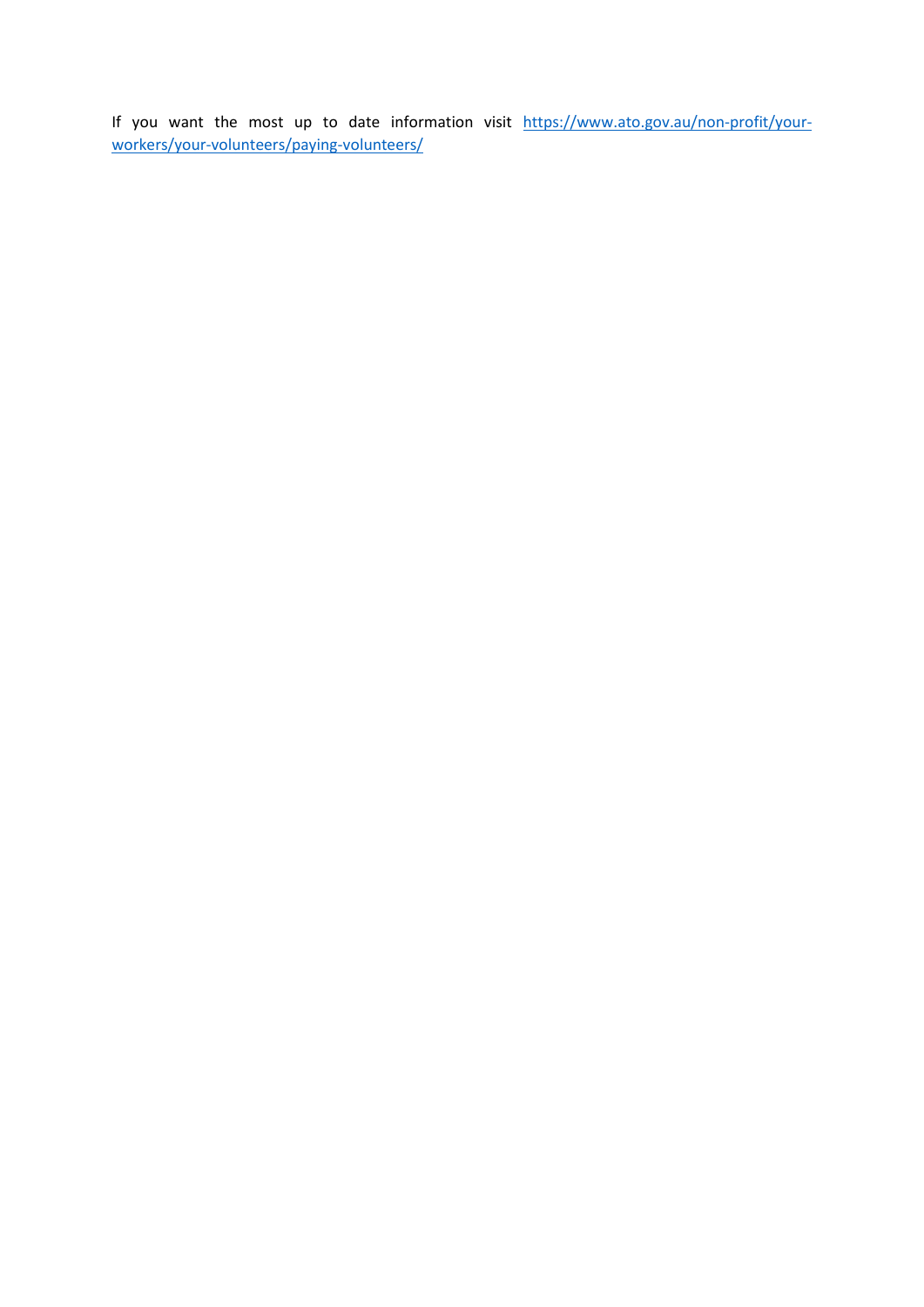# <span id="page-21-0"></span>Replace

Volunteers will ultimately move on from their role, either due to another opportunity, their reason for volunteering has left or enthusiasm diminished or in some cases the organization will have to replace them.

If you have a volunteer manager in place, they can often ensure more ongoing reviews and support of the volunteer in their role before it has to reach that stage.

If you do have to have a difficult conversation with a volunteer, make sure you have a process in place prior to it and the overarching recommendation is to follow the Principles of Natural Justice and trat it the same as you would a paid staff member.

- All parties have the right to a fair hearing regardless of the behaviour
- The person who conducts the investigation, mediation etc. should have no bias.
- Performance management should be based on evidence, not hearsay

The hope will always be that a conversation can be had with a volunteer prior to any official proceedings having to be undertaken. If a proper induction was undertaken a code of conduct can form the key framework for the basis of this discussion. The following tips might be useful to consider prior to sitting down with the volunteer.

- Be clear on the problem and allow the volunteer the opportunity to answer how they will solve it.
- Give the volunteer the opportunity to speak by asking open questions
- Listen to their answers fully and be equal in the conversation time.
- Leave the meeting with specific details and changes that will be adopted by all required stakeholders.
- Keep clear boundaries. Only discuss what is happening in their volunteering role.

When a volunteer does leave it is important that they are not just allowed to leave without recognition and most importantly making sure they have been given the opportunity to give some feedback.

Recognizing their contribution could be as simple as an email across the organization or an announcement at a gathering.

Documenting a volunteer's experience with the club/Association do not have to be as formal as an exit interview but you do want to achieve similar objectives.

- 1. Return of all property owned by the club/association
- 2. Documented process confirming the volunteer's involvement has ended.
- 3. If volunteer has any access codes or passwords, changing these.
- 4. Seeking any feedback, final comments, handover from the departing volunteer

The final point can be achieved in a variety of ways. Some examples include a survey or a written report. The feedback from this can help a club/association identify any issues with their volunteer process, modify recruitment to replace the outgoing volunteer and put further support mechanisms in place.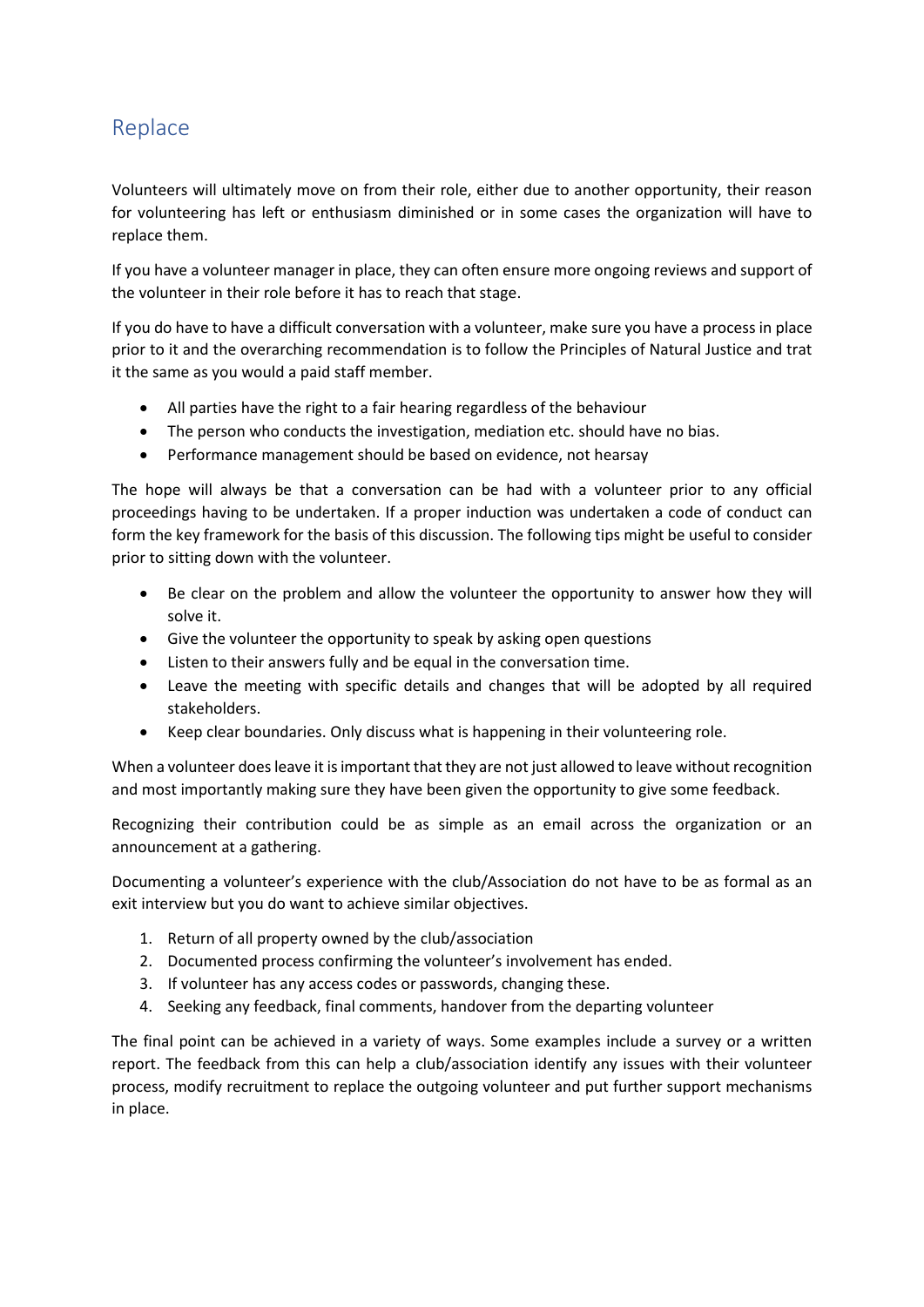# <span id="page-22-0"></span>Appendix 1 - Template Volunteer Guide Framework

- History/Direction
- Culture
- Safety + Compliance
- Venue + Competitions
- Code of Conduct
- Volunteering
	- o Guiding Principles
		- Volunteer for the love of it
		- **Treat everyone as a friend**
		- Be kind and respectful
		- Unite as a team
		- **Be reliable, responsible and attentive**
		- **Be helpful and enthusiastic**
		- Do your best
	- o Gains
		- **Knowledge**
		- Social connections
		- Improved physical and mental health
		- **Skills**
		- **•** Confidence
		- **■** Motivation
		- A sense of belonging
	- o What volunteers do
		- Volunteers are fundamental to the delivery of all events and carry out a variety of roles.
		- We encourage each event to have as many volunteers as they can and to never turn down an offer from someone to volunteer.
		- However, there should be no pressure for people to volunteer at events. While the roster does need to be filled each week, you should encourage people to volunteer when they would like to, and to create an environment where people feel welcomed, included and supported.
		- We know from experience that some people will volunteer regularly while others will seldom or never volunteer. Clubs and associations need to remember that volunteering is a choice, and everyone is welcome whether they volunteer or not.
	- o Roles
- Child Protection
- First Aid
- Safeguarding
	- o What is it
	- o Policy statement
	- o Key Principles
	- o Structure and staff
	- o Responding to and reporting safeguarding incidents/concerns of abuse
	- o Confidentiality and information sharing
- Incidents
	- o Critical incidents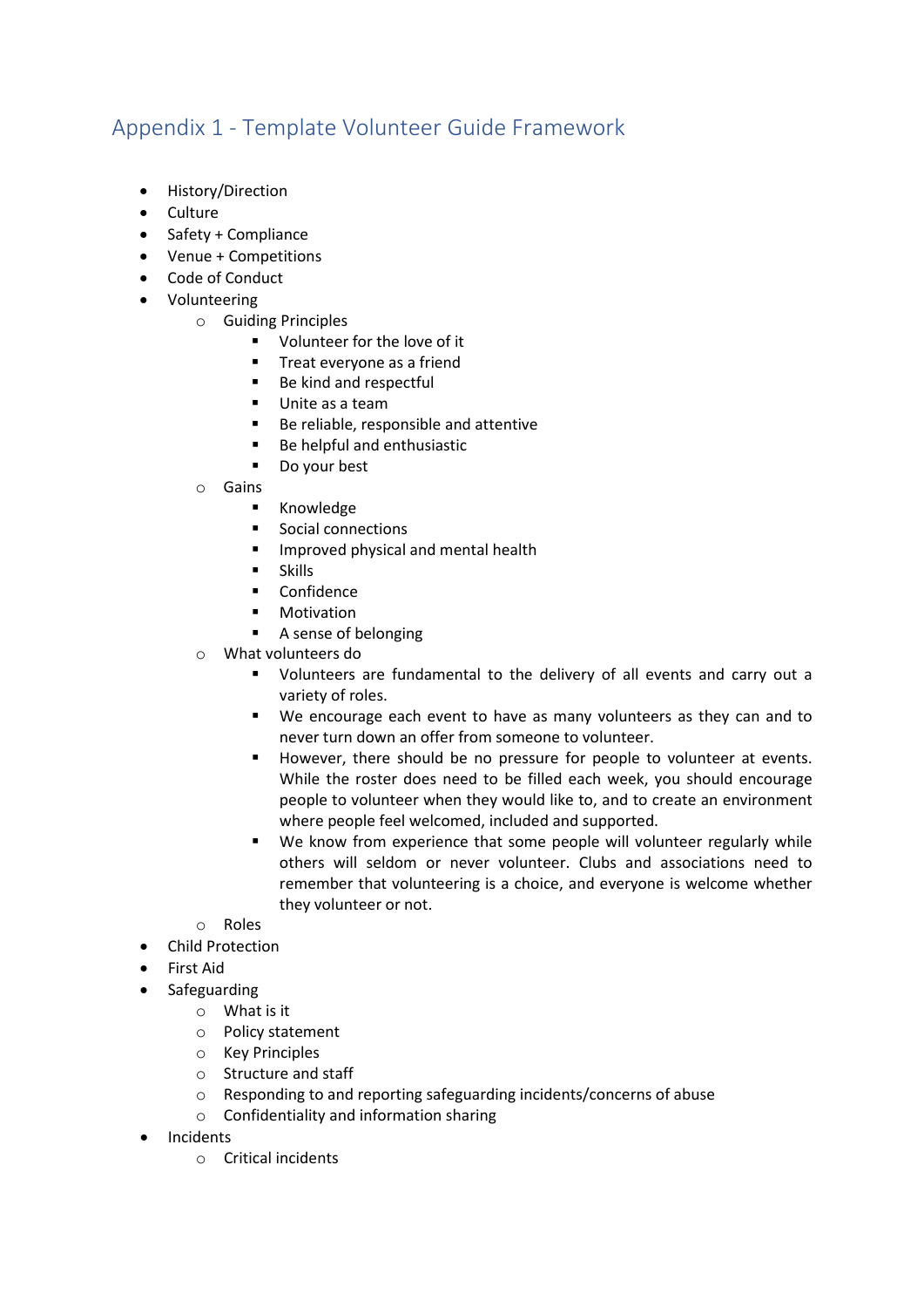# <span id="page-23-0"></span>Appendix 2 Volunteer Welcome Booklet Template Content

#### **Welcome**

This opening message needs to reflect the local situation. We present some suggestions how this could be approached:

A short opening paragraph from the chair of the sports organisation that welcomes the volunteer to their role and thanks them for their contribution. The importance of volunteering to the on-going existence of the club might be emphasized.

This paragraph might set out the aims of the club, for example, does it aim to produce national or international champions or is it more about encouraging a love of the sport? Perhaps something of the club's history or place in the local community would be helpful also. Again, linking the contribution of volunteers to realising these ambitions would be good. For example, saying the club has been run by volunteers for 50 years or the support of the local community in volunteering has built a strong bond with the community.

Signed by the club chair.

#### **Supporting you**

We realise that when you first start volunteering with us, you might not know exactly what to do or who is the best person to help. We have identified:

<Name> <Role> <Contact details>

as the best person to help you. (S)he will provide you with an induction so that you know how to carry out your role, are introduced to colleagues and you know what to do if you encounter a problem. You can also contact this person if you have questions about the role after induction.

The person looking after the wider work of volunteers is:

<Name> <Volunteer Co-ordinator or alternative title> <Contact details>

(S)he will contact you from time to time to hear how things are going and to update you on general matters of interest to volunteers. You can also contact her/him about general matters relating to volunteering.

Just as we seek to support you in your role, it is important to understand that we also rely on you. If you are unable to carry out your volunteering role, for whatever reason, please contact <role holder> by <e-mail or telephone details> as early as possible to enable them to make alternative arrangements to get the work done.

#### **Developing you**

Regardless of your role, there are certain policies that you must put into practice. These are important to the well-being of everyone, and we strongly encourage you to read the following as soon as possible:

Code of conduct (or similar) <www.clubwebsite/code-of-conduct>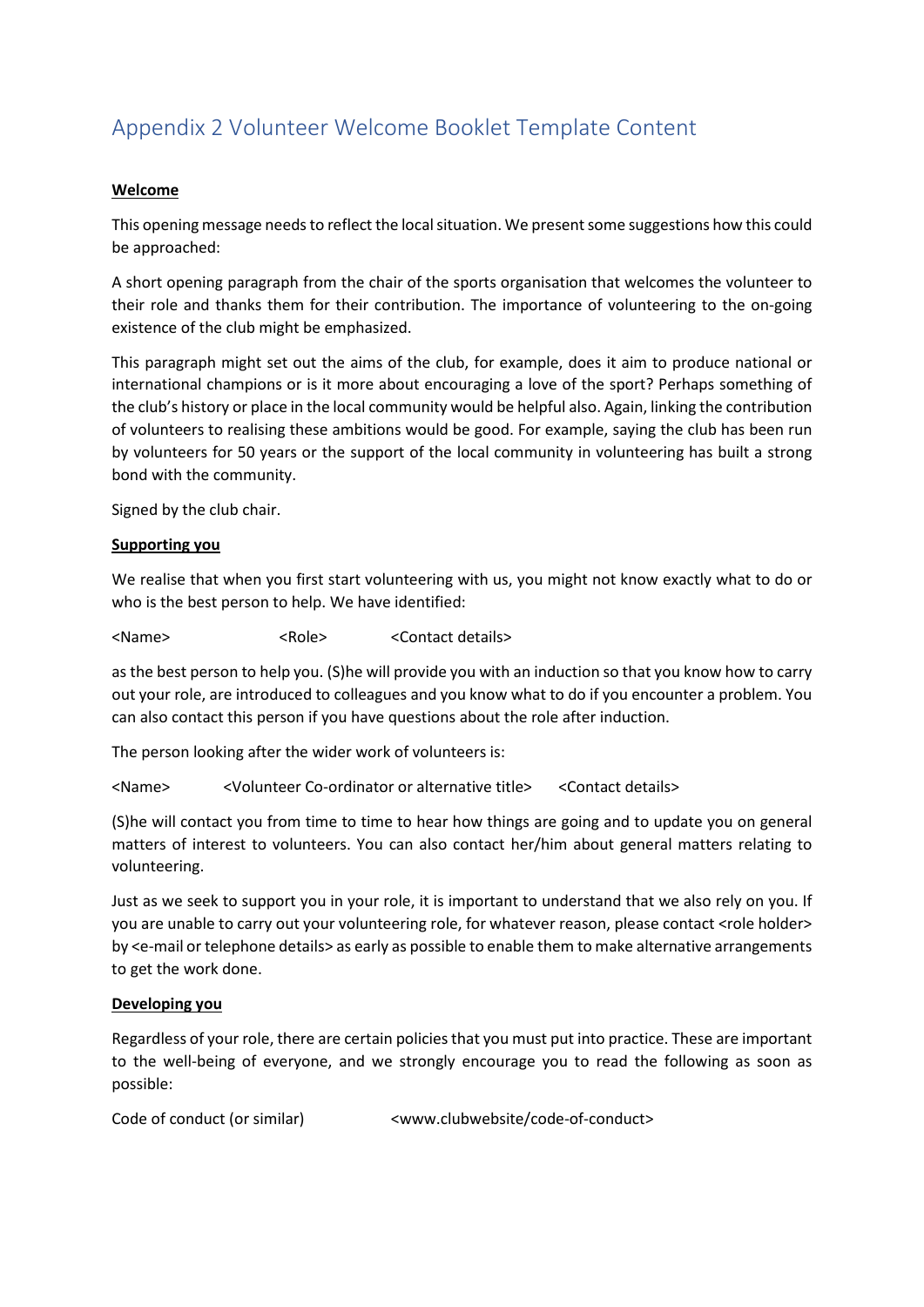Health and Safety Policy **Example 20** <www.club website/health-and-safety>

Safeguarding young people and <www.club website/safeguarding>vulnerable adults>

These policies, and others, will be discussed at induction. If you have any questions arising from these policies, please ask the person inducting you.

It may be the case that you will need to undertake some training to help you carry out your role well. This can take the form of someone within the organisation mentoring you, opportunities for training sessions within the organisation or occasionally via external training events. This will be discussed with you at induction and periodically by the <Volunteer Co-ordinator or alternative title>.

#### **Expenses**

It is possible that you may incur expenses in carrying out a task requested by <Name of Organisation>. We have an expenses policy and procedures so that you understand up-front how to deal with such circumstances.

Expenses information www.club website/expenses

#### **Key dates**

Every year there are some key dates in the club calendar for volunteers. In the coming year, it is worth you noting the following:

Insert key dates for the club here. These may include a Christmas or end of season get-together, occasional volunteer briefings or training sessions, a club annual meeting plus key sports events where volunteers might be needed.

#### **How does <Name of Organisation> work?**

It may be that you develop an interest in the wider working of the organisation.

<Name of Organisation> is established as <insert legal structure >. This means that decisions about the running of the club are carried out by <insert decision making body e.g., the club committee or the board of directors>. If you are interested in learning more about decision-making in the organisation, or would like to contribute to that process, the following contacts would be pleased to hear from you:

Chair <Name> <Contact details>

Secretary <Name> <Contact details>

*Credit to Club Solutions. Wales for the template*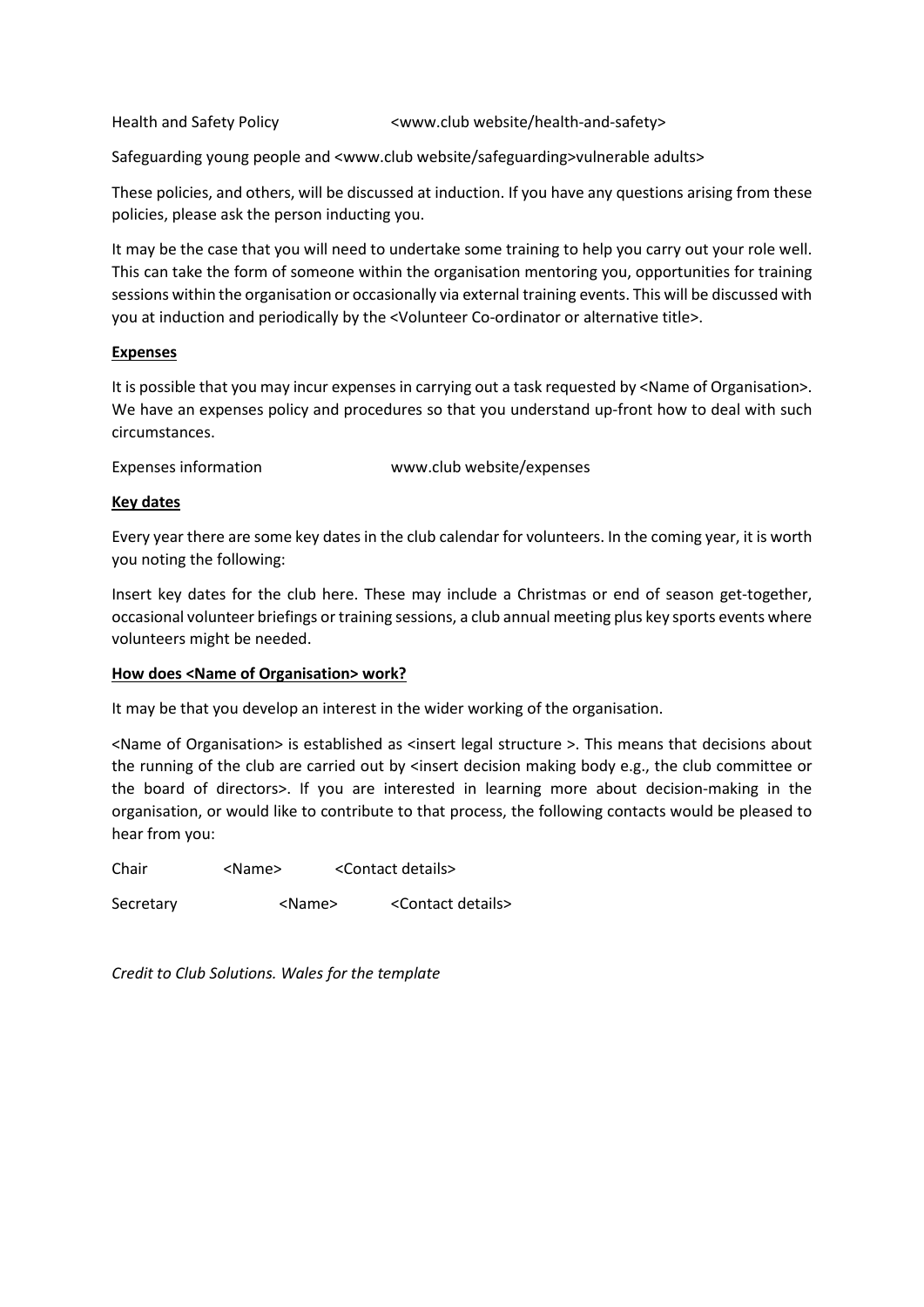# <span id="page-25-0"></span>Appendix 3 - Club Committee/Board Information Sheet

The overwhelming majority of club committee members in basketball are volunteers and often ones who are doing other volunteering roles on top of their committee position. These people are the supermen and women of volunteers in many cases!

In this resource we will provide some information to help you make sure the people who put their hands up for these roles go in fully informed about the roles, their obligations and the organization as whole.

As committee or board members, you are part of the major decision-making body for your club or association. That means regardless of if you are a board or a committee you have stakeholders whose opinions you have to consider and obligations to adhere to good governance.

## What does a Committee / Board actually do?

At any level of basketball, you may have members, employees, volunteers, clients, customers and participants. These are all stakeholders who more often than not at some time will have a decision made by a committee that affects them.

Generally, a Committee / Board will have a say in the following matters.

- Where is the organization going, how is it getting there, what does it need to get there and how will it know it is moving towards it?
- Is the organization behaving in a legal way at all times?
- Is the organization behaving in a risk free or mitigated way at all times?
- Are any staff or volunteers in place and being supported to achieve the best outcomes for the organization
- Is the organization behaving in a financially sound way at all times?
- Discipline of members or need to intervene in disputes
- Accountability to members and stakeholders and
- Maintaining Charitable status if relevant

All of the above are not solely the responsibility of one person but a collective responsibility across all members of the committee/board.

Each member will most likely have defined roles, but they will also operate as part of the collective and have to make decisions in together.

Responsibilities that are consistent across all board and committee members are;

- Understanding the business of the organization and being aware of key developments
- Being present and engaged in all required meetings
- Visible and involved in the activities of the organisations and acting as a representative.
- Attending the AGM or any other events that stakeholders expect to be able to interact with Board/Committee members
- Be comfortable sharing their opinions and independent judgement to inform group decisions
- Be upfront and aware of any actual or perceived conflicts of interest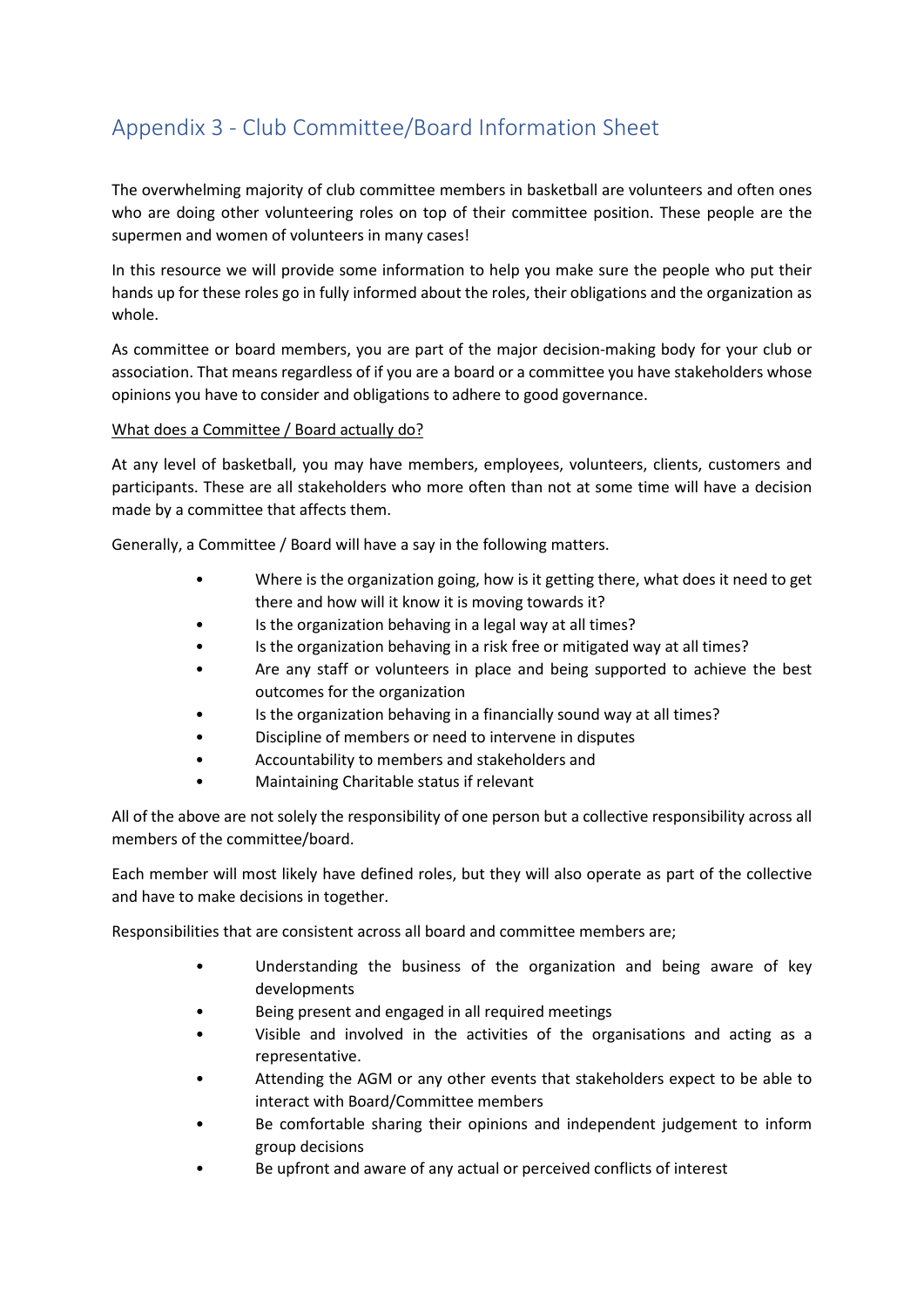• Have comfort in governance and oversight of organizational operation and performance

Boards will have some specific roles that we will provide some further guidance on later on, these are likely to include.

- Chair/Chairperson or President The figurehead of the Group who represents the Board/committee at public events and chairs meetings.
- Deputy chair / Vice Chair or Vice President The second in charge who steps up during periods of unavailability of the chair etc.
- Treasurer / Finance Officer Main responsibility for financial affairs of organization
- Secretary / Admin Officer- Will usually maintain all records including minutes and deal with correspondence and paperwork from meetings.

These traditional generic roles are commonly known as the office bearers and are supported by positions unique to each organization. Some examples include Communications Officer, Inclusion Officer, Equipment Officer and General Committee member.

# <span id="page-26-0"></span>Replacing or Expanding Board/Committee Membership

Like any good group a board/committee should have a diverse range of skills that are reflective of the operations of the organization and will best assist the efficient and effective operation.

Traits of a good member include

- A strategic thinker
- Sound understanding of structures and systems of a sports club/association
- Knowledge of the club operations
- Strong communication skills
- Inclusive and relatable to whole membership spectrum
- Works well in a team
- Open minded and flexible thinker
- Ethical, Honest and trustworthy
- Believes in values and goals of the organization
- Involved for the greater good

Across all the positions on the board/committee it is good to have a mix of the following skill sets/ professional backgrounds in at least one member if not more.

- Marketing
- Qualified Financial
- $\bullet$  IT
- Legal
- Personnel
- Health and Safety
- Sport Development

If there is a lack of skills in a certain areas Boards should feel comfortable co-opting people with those skill sets onto working groups focusing on those areas. This enables both the board/committee and the potential candidate to 'test- drive' their potential future involvement.